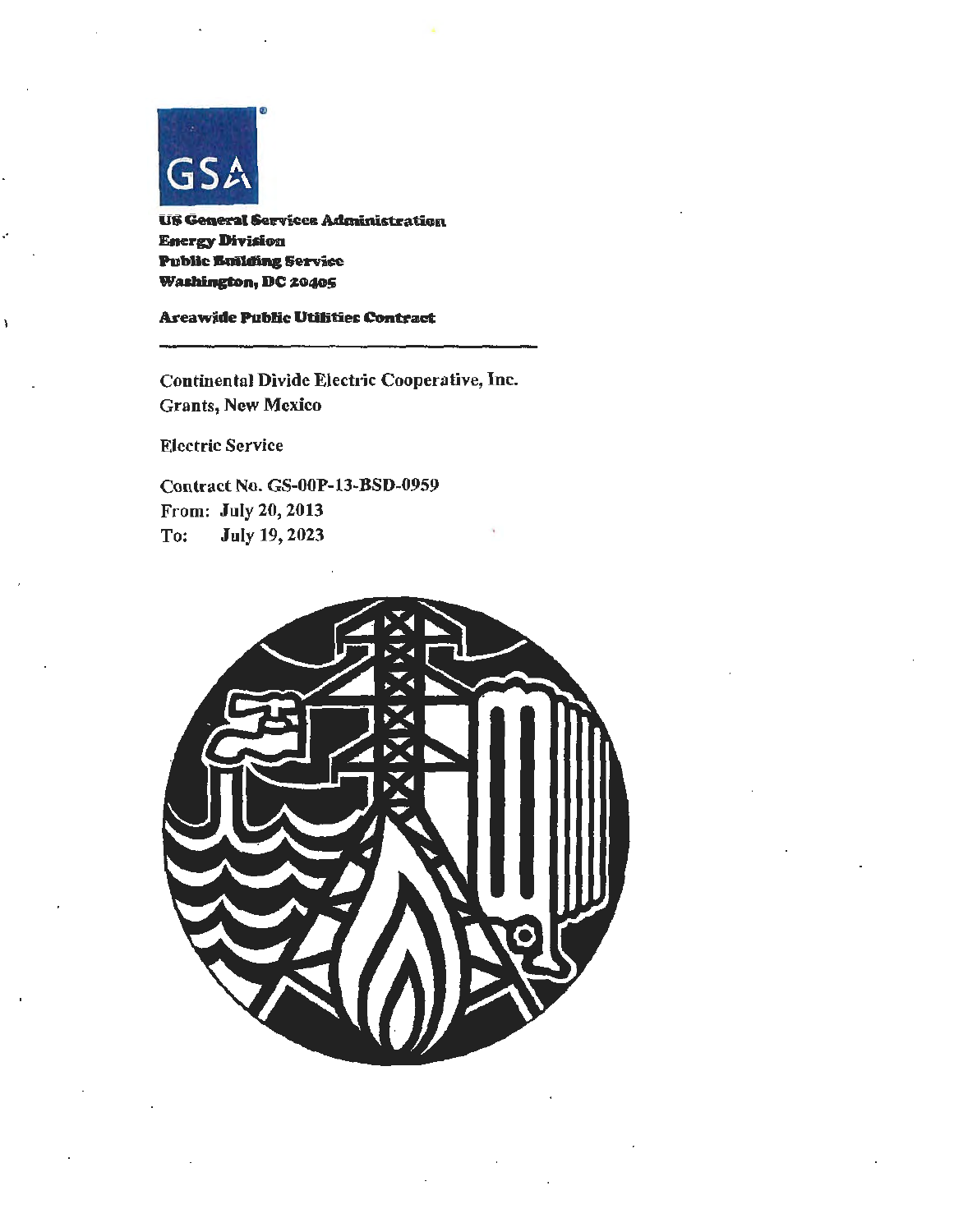$\sim$   $\sim$  $\sim$  $\label{eq:2.1} \frac{1}{2} \int_{\mathbb{R}^3} \frac{1}{\sqrt{2}} \, \frac{1}{\sqrt{2}} \, \frac{1}{\sqrt{2}} \, \frac{1}{\sqrt{2}} \, \frac{1}{\sqrt{2}} \, \frac{1}{\sqrt{2}} \, \frac{1}{\sqrt{2}} \, \frac{1}{\sqrt{2}} \, \frac{1}{\sqrt{2}} \, \frac{1}{\sqrt{2}} \, \frac{1}{\sqrt{2}} \, \frac{1}{\sqrt{2}} \, \frac{1}{\sqrt{2}} \, \frac{1}{\sqrt{2}} \, \frac{1}{\sqrt{2}} \, \frac{1}{\sqrt{2}} \,$ 

 $\label{eq:2.1} \mathcal{L}(\mathcal{L}^{\text{max}}_{\mathcal{L}}(\mathcal{L}^{\text{max}}_{\mathcal{L}})) \leq \mathcal{L}(\mathcal{L}^{\text{max}}_{\mathcal{L}}(\mathcal{L}^{\text{max}}_{\mathcal{L}}))$ 

 $\bar{\pmb{r}}$ 

 $\hat{\mathcal{L}}$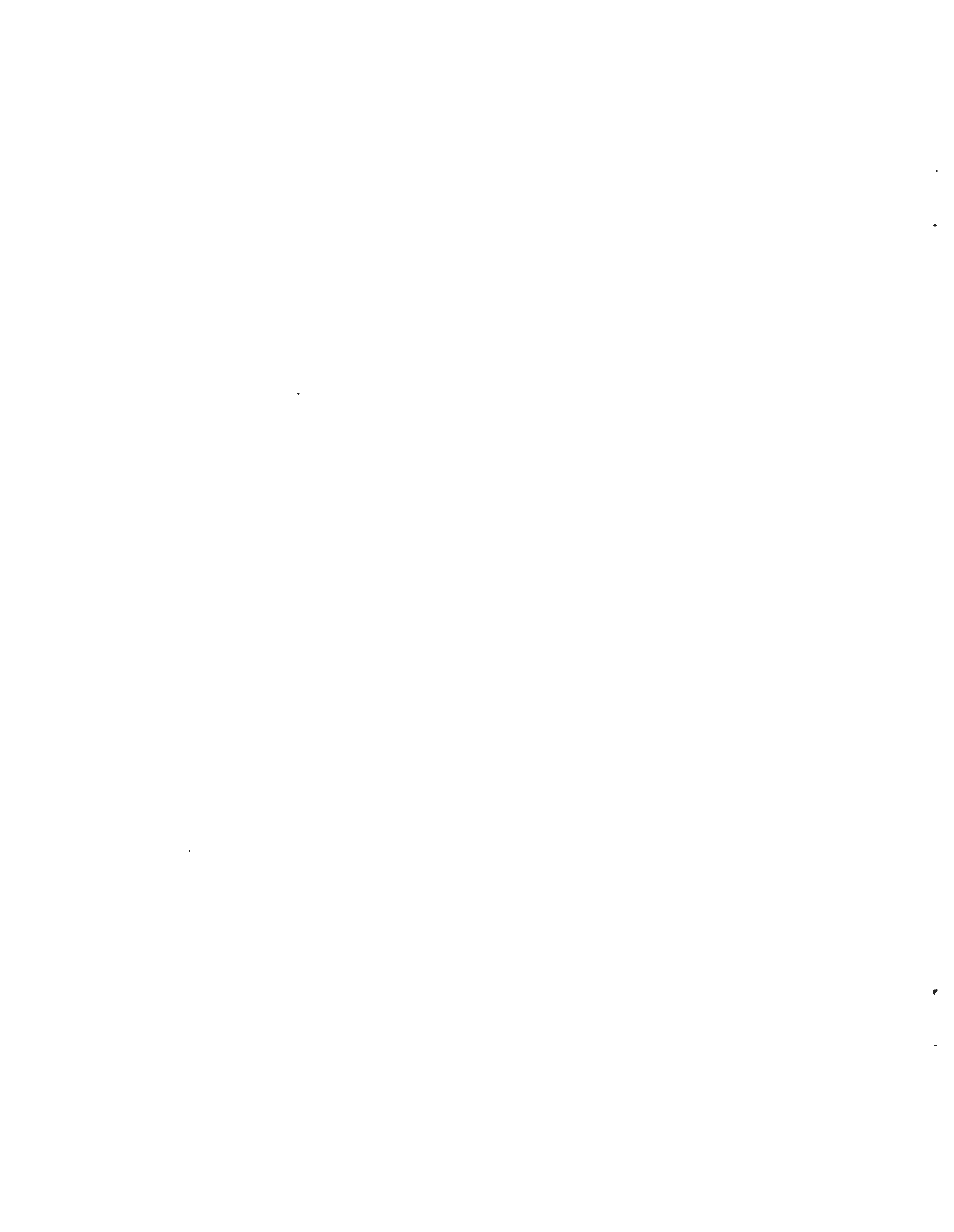# Areawide Public Utility Contract

 $25.1 - 34.4$ 

for **Electric and Appropriated Regulatory Authority Services** Contract No. GS-00P-13-BSD-0959

between the

# **United States of America**

## and

## CONTINENTAL DIVIDE ELECTRIC COOPERATIVE, INC.

Franchised Service Areas in New Mexico and Arizona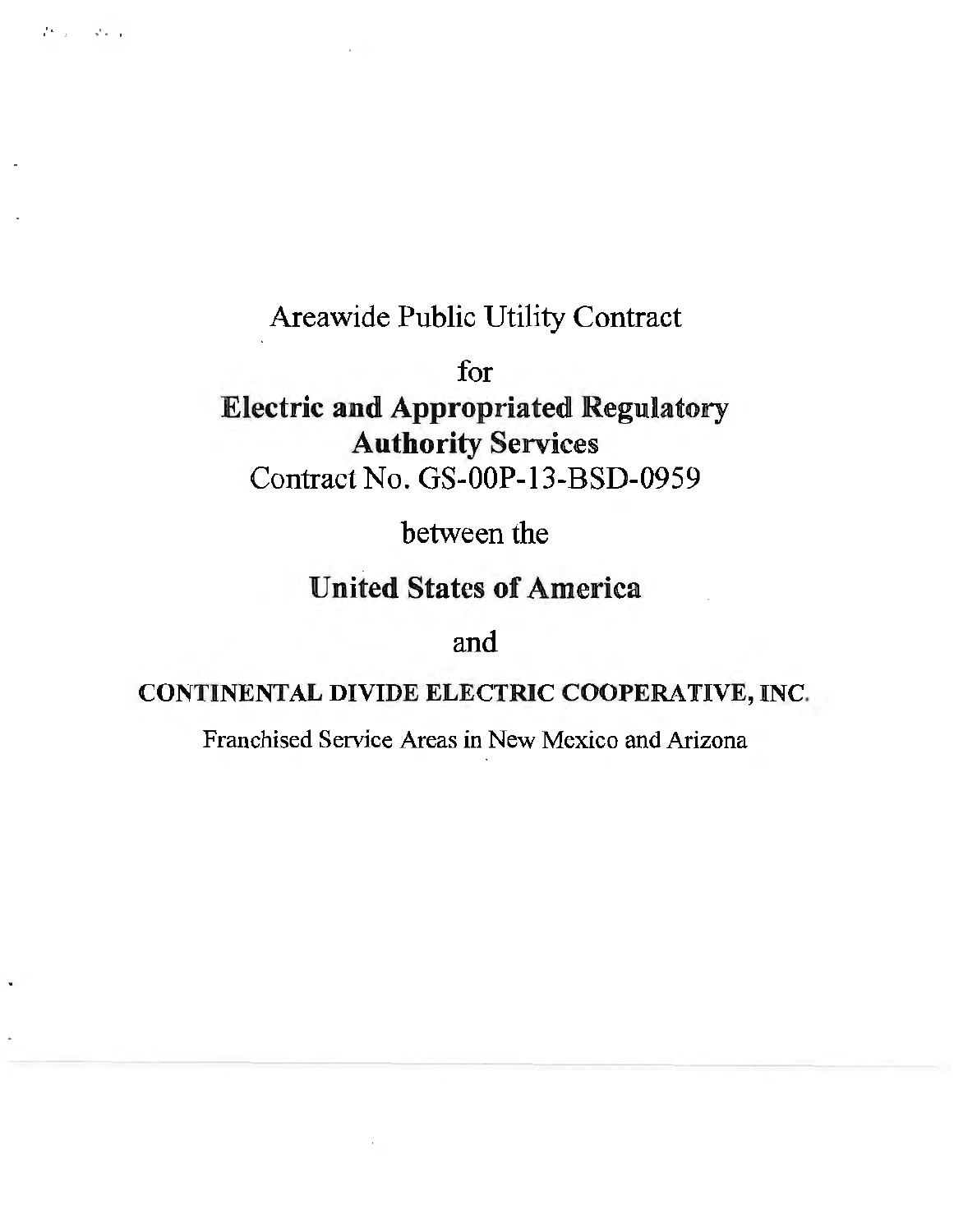$\ddot{\phantom{0}}$ 

 $\mathcal{L}^{\mathcal{L}}$ 

k,

 $\mathbb{R}^d$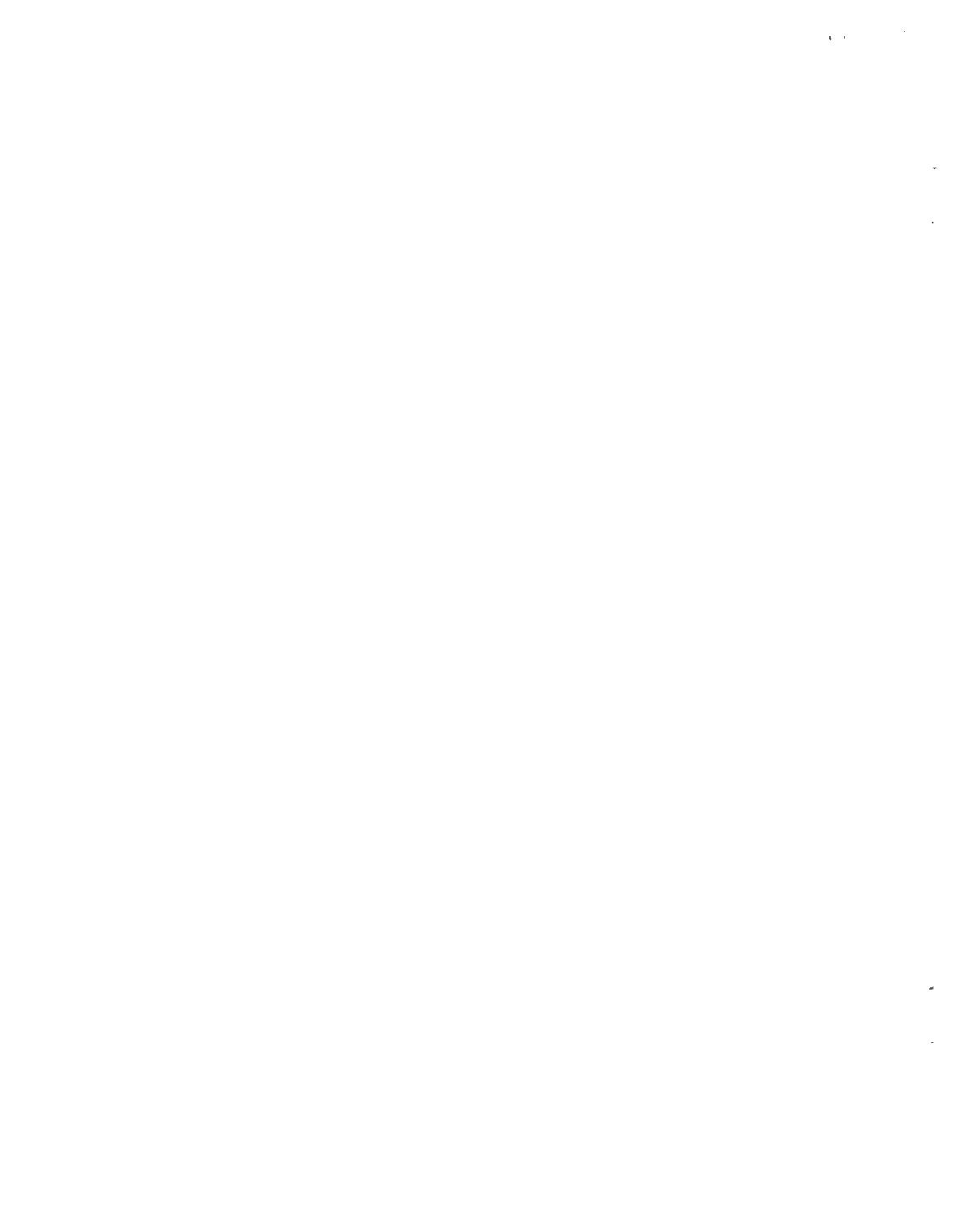# Negotiated Areawide Contract **No .. GS-OOP-13-BSD-0959**

# between the

# **United States of America**

## And

## **CONTINENTAL DIVIDE ELECTRIC COOPERATIVE**

## **TABLE OF CONTENTS**

# **Article Page 19**

 $\mathcal{H}_{\mathrm{int}}$ 

| 4   | Authorization Procedure and Service Disconnections4       |  |
|-----|-----------------------------------------------------------|--|
|     |                                                           |  |
| 6.  |                                                           |  |
|     |                                                           |  |
|     |                                                           |  |
|     |                                                           |  |
|     |                                                           |  |
|     |                                                           |  |
|     |                                                           |  |
|     |                                                           |  |
|     |                                                           |  |
|     |                                                           |  |
|     |                                                           |  |
| 17. |                                                           |  |
|     |                                                           |  |
|     |                                                           |  |
|     |                                                           |  |
|     |                                                           |  |
|     |                                                           |  |
|     | Authorization for Services Provided under the Appropriate |  |
|     |                                                           |  |
|     |                                                           |  |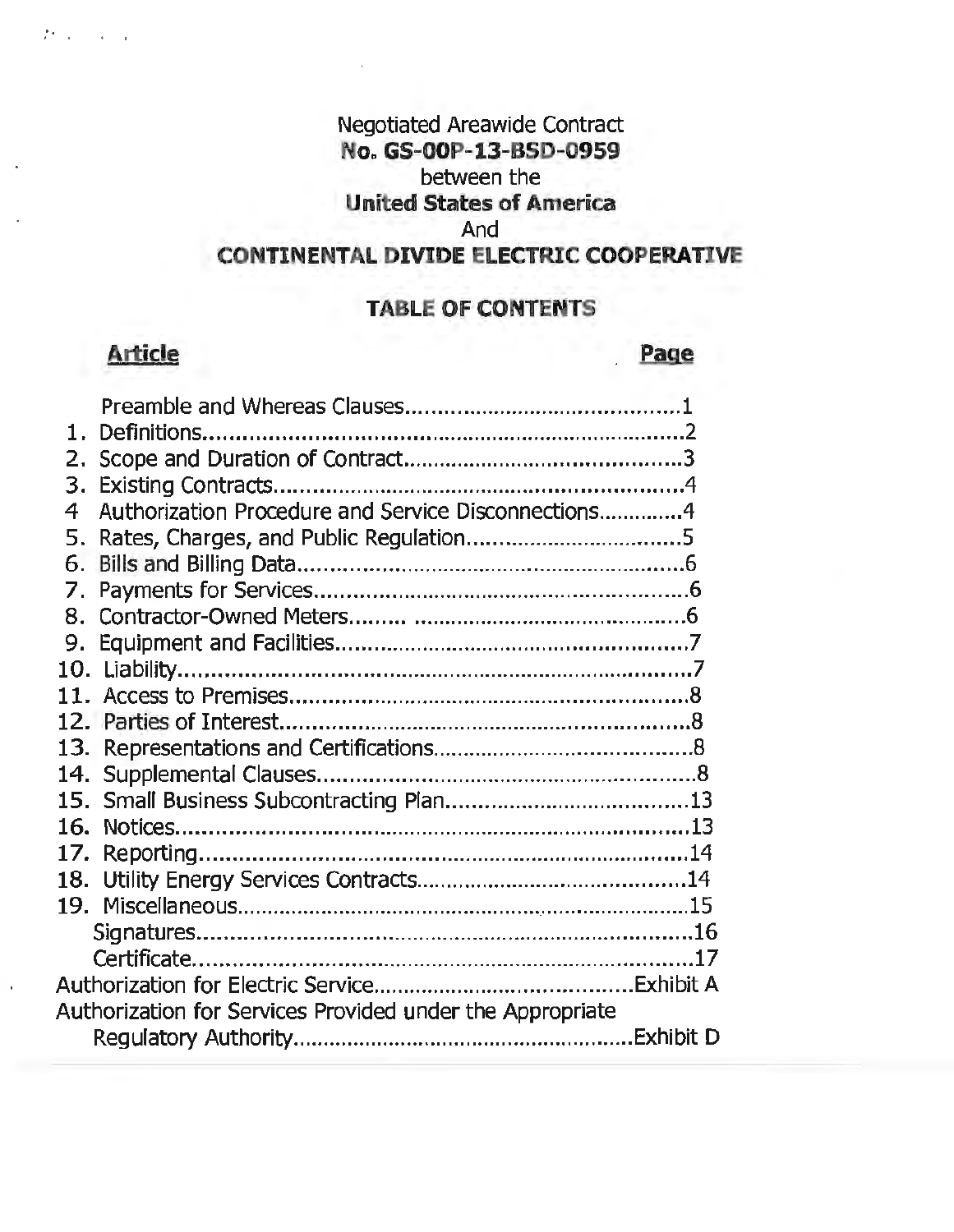$\mathbf{r}^{(1)}$  and  $\mathbf{r}^{(2)}$ 

 $\mathcal{L}^{(1)}$ 

k,

 $\hat{A}$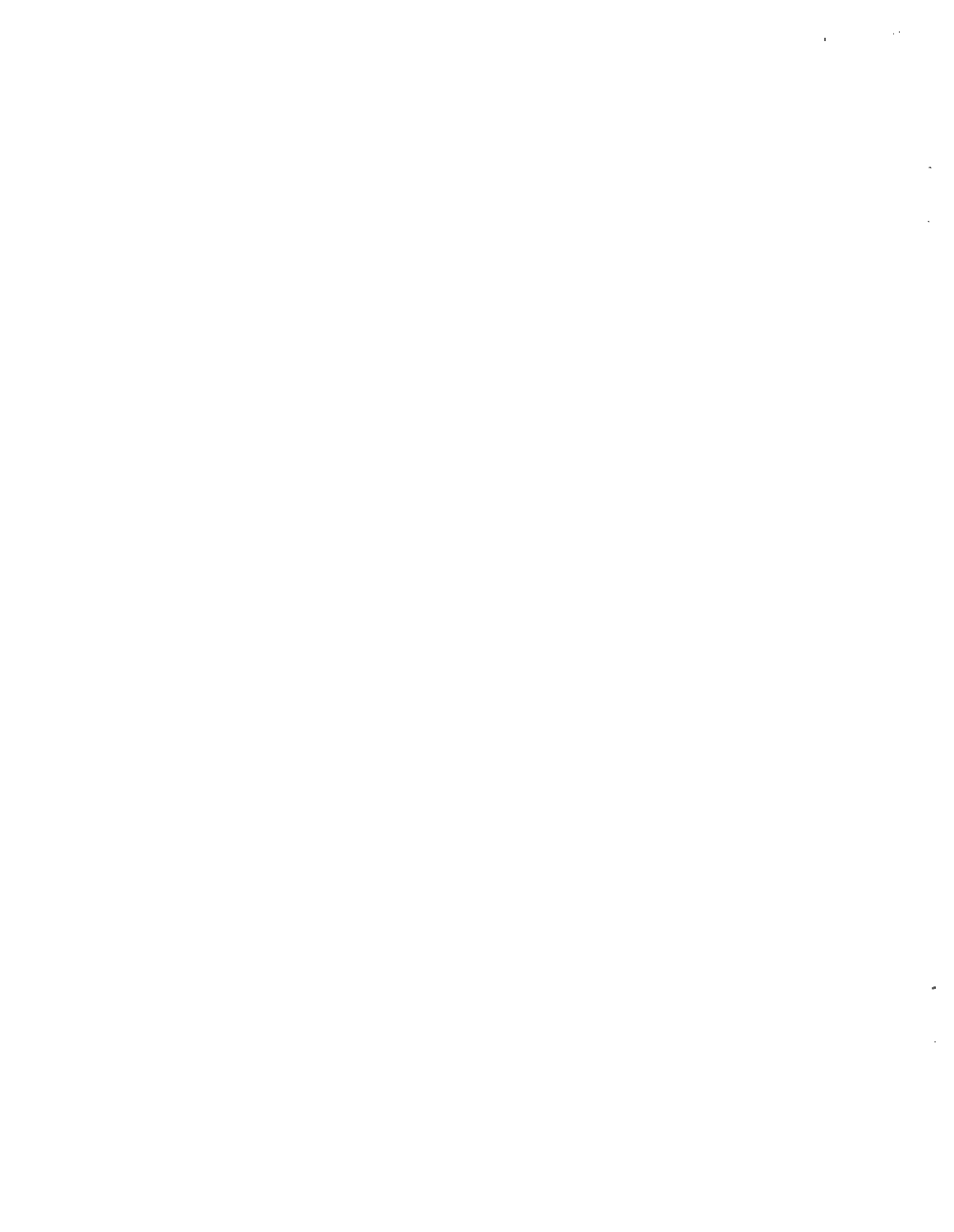### NEGOTIATED AREAWIDE CONTRACT No. GS-OOP-13-BSD-0959

## BETWEEN THE UNITED STATES OF AMERICA AND CONTINENTAL DIVIDE ELECTRIC COOPERATIVE, INC.

THIS AREAWIDE CONTRACT FOR ELECTRIC SERVICES, AND SERVICES PROVIDED UNDER THE APPROPRIATE REGULATORY AUTHORITY is executed this 20th day of July, 2013, between the UNITED STATES OF AMERICA, acting through the Administrator of General Services (hereinafter referred to as the "Government"), pursuant to the authority contained in 40 U.S.C. 501(b}(1 ), and Continental Divide Electric Cooperative, Inc., a rural cooperative organized and existing under the Jaws of the State of New Mexico, and having its principal office and place of business at 200 East High Street, Grants, New Mexico 87020 (hereinafter referred to as the "Contractor"):

WHEREAS, the Contractor is an electric public utility company that is regulated by the New Mexico Public Regulation Commission;

WHEREAS, the Contractor now has on file with the New Mexico Public Regulation Commission and/or with such other regulatory bodies as may have jurisdiction over the Contractor (hereinafter referred to collectively as the "Commission") all of its effective tariff, rate schedules, riders, rules and regulatory terms and conditions of service, as applicable;

WHEREAS, with some exceptions, the Government is generally required by Chapter 1 of Title 48 of the Federal Acquisition Regulation (FAR), 48 CFR 41 .204, to enter into a bilateral contract for electric services at each Federal facility where the value of the utility service provided is expected to exceed \$150,000 per year;

WHEREAS, where the Government has an Areawide Contract in effect with a particular utility then such utility service is normally to be procured thereunder;

WHEREAS, the Contractor and the Government mutually desire that this Areawide Contract be used by the agencies of the Government in obtaining electric utility services, and/or services provided under the Appropriate Regulatory Authority from the Contractor and to facilitate partnerlng arrangements as encouraged and authorized by 10 U.S.C. 2911-2918 and 42 U.S.C. 8256;

NOW, THEREFORE, in consideration of the premises and mutual covenants herein contained, the parties hereby agree as follows: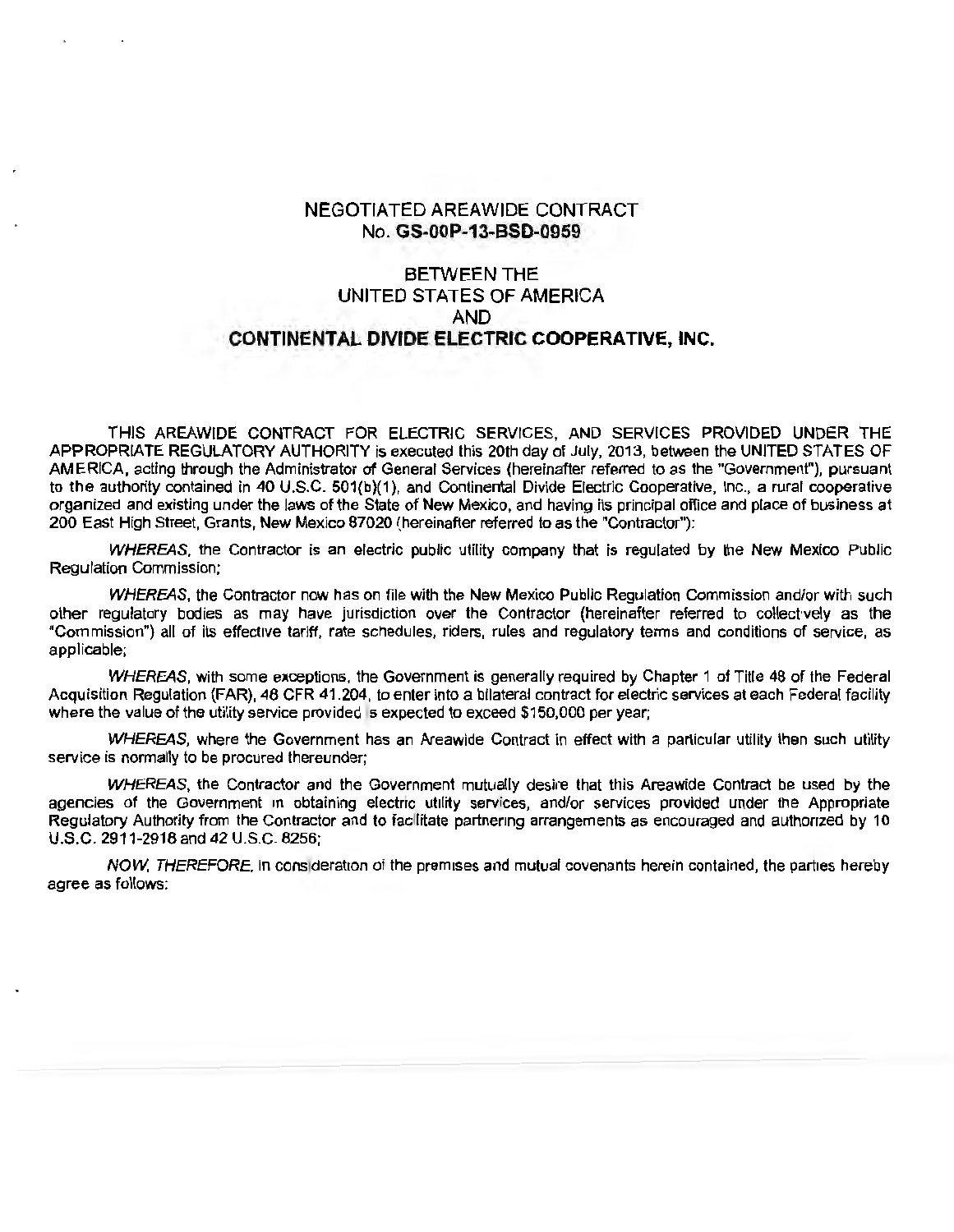#### ARTICLE 1. DEFINITIONS.

 $\epsilon$ 

1.1. As used in this contract,

(a) the term "Areawide Contract" means this master contract entered into between the Government and Contractor to cover the utility service acquisitions of all Federal agencies in the franchised certificated service territory from Contractor for a period not to exceed ten (10) years;

(b} the term "Agency" means any Federal department, agency, or independent establishment in the executive branch of the Government, any establishment in the legislative or judicial branches of the Federal Government, or any wholly or mixed ownership Government corporation, as defined in the Government Corporation Control Act, a list of which Agencies may be found by searching the document entitled ADM 4800.2G, dated February 16, 2011, on the General Services Administration website;

(c) the term "Ordering Agency" means any Agency that is authorized to and obtains Utility Services under this Areawide Contract;

(d} the term "Authorization" means an order form used to acquire services under this areawide contract (see Exhibit "A" AUTHORIZATION FOR ELECTRIC SERVICE, and/or Exhibit "D" AUTHORIZATION FOR THE PROVISION OF SERVICES PROVIDED UNDER THE APPROPRIATE REGULATORY AUTHORITY) annexed hereto. With the exception of the provisions defined in "Contractor's Tariff' and "Contractor's Terms and Conditions," all authorizations shall be administered outside of the oversight and purview of the regulatory environment and in accordance with the requirements of the Federal Acquisition Regulations;

(e) the term "Termination Authorization" means an order form used to by the Government to notify the Contractor that the Government wants to discontinue or disconnect a specific utility service provided under this Contract, where the Authorization for Utility Services does not otherwise specify how Utility Services are to be terminated. (SEE EXHIBIT "A" AUTHORIZATION FOR ELECTRIC SERVICE, and/or EXHIBIT "D" AUTHORIZATION OR THE PROVISION OF SERVICES PROVIDED UNDER THE APPROPRIATE REGULATORY AUTHORITY};

(f) the term "Service" means any electric services generally available from the Contractor pursuant to Contractor's Tariff or the Contractor's Terms and Conditions, wh ichever is applicable;

(g) the term "Electric Service" means regulated electric commodities (where applicable), transportation, distribution, and/or related services;

(h) the term "Energy Conservation Measure" means any specific energy related or water project intended to provide energy savings and/or demand reduction in Federal facilities (Reference Article 18 herein);

(i) the term "Energy Management Service (EMS)" means any project that reduces and/or manages energy demand in a facility as well as those services that determine whether such reductions are feasible (such as energy audits and any ancillary services necessary to ensure the proper operation of the energy conservation measure. Suoh measures include, but are not limited to, operating, maintenance and commissioning services. (Energy Conservation Measure and Demand Side Management Measure are considered equivalent terms, and may result from Energy Management Services.) To be considered an EMS measure, the measure must satisfy all of the following requirements:

1. the EMS measure must produce measurable energy reductions or measurable amounts of controlled energy and/or water use;

2. the EMS measure must be directly related to the use of energy or directly control the use of energy or water;

3. the preponderance ofwork covered by the EMS measure (measured in dollars) must be for Items 1 and 2 above; and

4. the EMS measure must be an improvement to real property.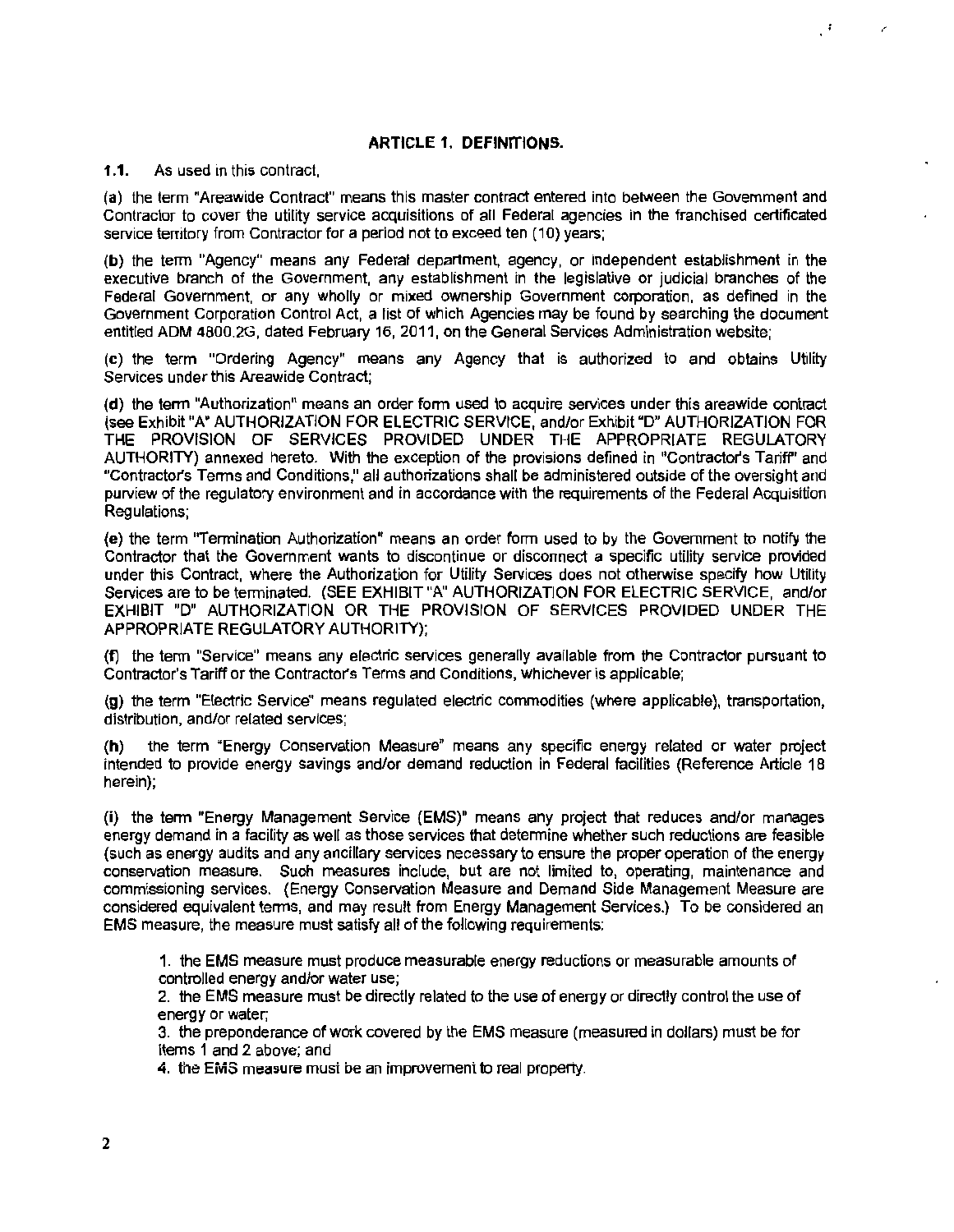(j) the term "Contractor's Tariff' means Continental Divide Electric Cooperative's Utility Service Tariffs, and includes rate schedules, covenants, riders, rules, regulations, and regulated terms and conditions of service as may be modified, amended or supplemented by the Contractor from time to time and approved by the Commission;

**(k)** the term "Contractor's Terms and Conditions" for this Agreement, means the generic terms, conditions, policies, procedures, payment terms established by the Contractor for those services that are provided pursuant to this Contract, and as such, may be modified, amended, or supplemented by the Contractor from time to time, that are under the Commission's jurisdiction, but are not required to be approved by the Commission before they take effect. The definition of "Terms and Conditions" shall not include price-related matters or contract terms developed for specific Authorizations;

(I) the term "Connection Charge" means a Contractor's charge for facilities on the Contractor's side of the delivery point which facilities (1) are required to make connections with the nearest point of supply and (2) are installed, owned, maintained, and operated by the Contractor in accordance with the Contractor's Tariff and the Commission's rules and regulations;

**(m)** the term "Class of Service" or "Service Classification" means those categories of service established by the Contractor's Tariff as filed with the Commission; and

**(n)** the term "Utility Service" means any Electric service, Energy Conservation Measure, Energy Management Services and/or Services provided under the Appropriate Regulatory Authority that are generally available from the Contractor pursuant to Contractor's Tariff or the Contractor's Terms and Conditions, whichever is applicable.

**1.2.** This Article is hereby expanded to include the additional definitions contained in FAR Clause 52.202 1, Definitions (JULY 2004), 48 C.F.R. 52.202-1, which are incorporated herein by reference.

#### **ARTICLE 2. SCOPE AND DURATION OF CONTRACT.**

**2.1.** This Areawide Contract shall be in effect on and after the date of execution and shall continue for a period of ten (10) years, except that the Government, pursuant to the clause contained in FAR 52.249-4 (48 C.F.R. 52.249-4), incorporated into this Areawide Contract under Article 14.1-69, or the Contractor, upon 60 days written notice to the Government, and without liability to the Government or any Ordering Agency, may terminate this Areawide contract, in whole or in part, when it is in their respective interest to do so. Neither the stated duration of this Areawide Contract nor any other termination of it, in whole or in part, shall be construed to affect any obligation for any payment, charge, rate, or other matter that may be imposed pursuant to the Contractor's tariff, Contractor's Terms and Conditions or in any Authorization entered into pursuant to this Areawide Contract.

**2.2.** Authorizations may be executed under this Areawide Contract at any time during the term of this contract, up to and including the last effective date. The term of the Authorization shall be for a term of up to ten (10) years that is independent of the term of this Areawide Contract provided this contract is superseded by a follow-on contract with the Contractor.

**2.3.** The provisions of this Areawide Contract shall not apply to the Contractor's service to any Agency until both the Ordering Agency and the Contractor execute a written Authorization for Electric services. After both the Government and Contractor have signed the Authorization, the Contractor will furnish to the Ordering Agency, and the Ordering Agency will purchase from the Contractor, the specific Utility Services described in the Authorization for the installation(s) or facility(ies) that are named in the Authorization.

**2.4.** Nothing in this Areawide Contract shall be construed as precluding the Ordering Agency and the Contractor from entering into an Authorization for negotiated rates or service of a special nature, provided such negotiated rates or service are in accordance with the rules and regulations of the Commission, if applicable.

**2.5.** This Areawide Contract may be used by an Ordering Agency to obtain electric services that are offered by Continental Divide Electnc Cooperattve, as further described in 40 U.S.C. Section 591 , to the extent it is applicable, {quoted here in relevant part): "A department, agency, or instrumentality of the Federal Government may not use amounts appropriated or made available by any law to purchase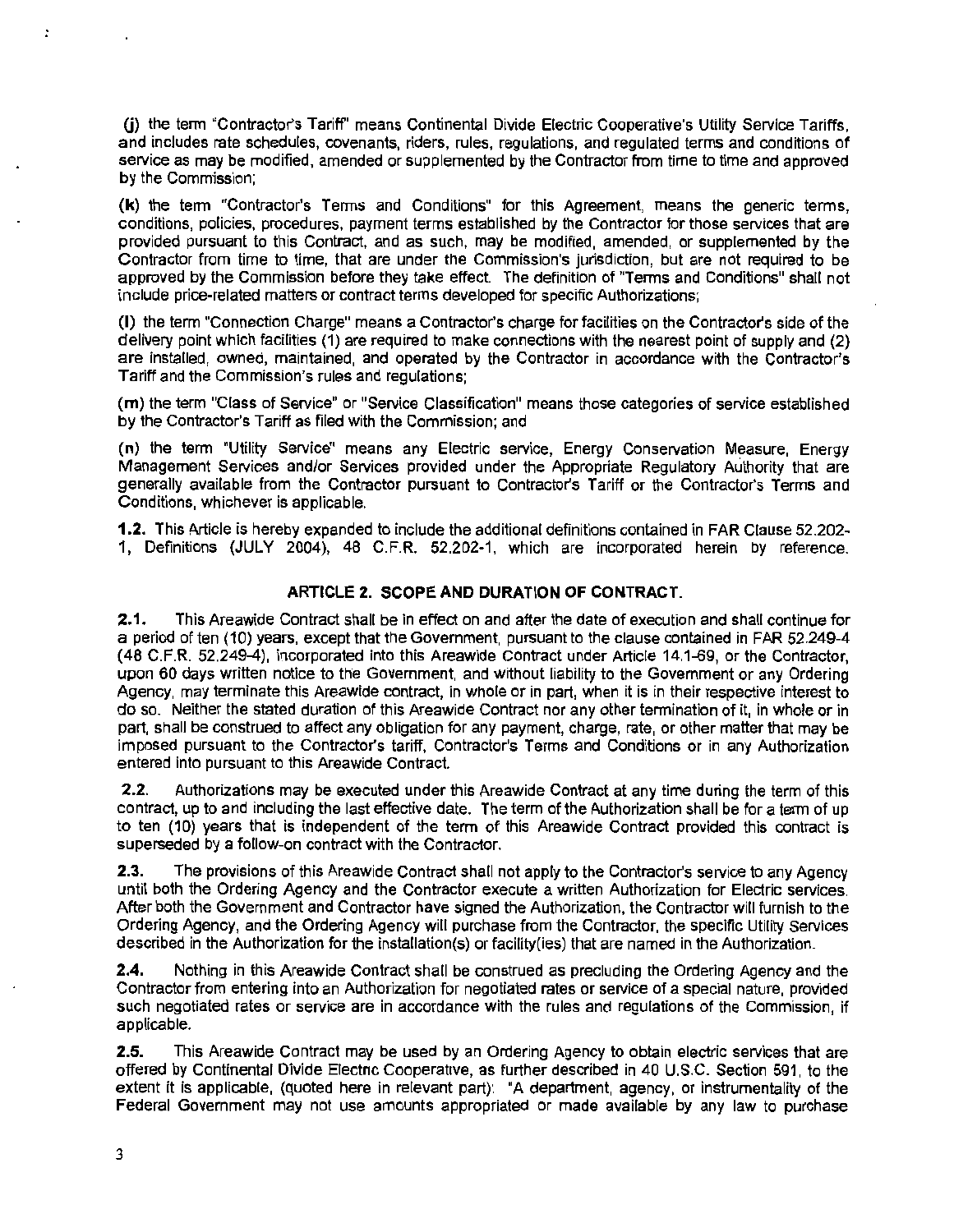electricity in a manner inconsistent with State law governing the Continental Divide Electric Cooperative's standard agreements for utility service, an Exhibit "D" has been included in this Areawide Contract. This Exhibit "D" is designed so it also can be used by an Ordering Agency when a change requested by the Ordering Agency to Continental Divide Electric Cooperative's standard terms and conditions for utility service<br>service has been approved by the appropriate regulatory authority. service has been approved by the appropriate regulatory authority.

#### ARTICLE 3. EXISTING CONTRACTS.

3.1. The parties agree that an Agency currently acquiring service from the Contractor under a separate written contract may continue to do so until that contract expires or until such time as the Agency and the Contractor mutually agree to terminate that separate written contract and have such service provided pursuant to this Areawide Contract by executing an appropriate Authorization or Authorizations.

3.2. Existing special rates and services of a special nature currently provided under a separate written contract may be continued under the Authorizations described in Article 3.1 if requested by the Ordering Agency and agreed upon by the Contractor.

### ARTICLE 4. AUTHORIZATION PROCEDURE AND SERVICE DISCONNECTION.

4.1 . To obtain or change service under this Areawide Contract, the Ordering Agency shall complete the appropriate Authorization and forward it to the Contractor. Upon the request of the Ordering Agency, the Contractor shall endeavor to provide reasonable assistance to the Ordering Agency in selecting the service classification which may be most favorable to the Ordering Agency. Upon execution of an Authorization by both the·Contractor and the Ordering Agency, the date of initiation or change in service shall be effective as of the date specified in the Authorization. In the event a date is not specified in the Authorization as the effective date, the date in which the Authorization was signed by the Ordering Agency shall be the effective date of the Authorization. An executed copy of the Authorization shall be transmitted by the Ordering Agency to GSA at the address provided in Article 16.1 .

4.2. During the term of this Areawide Contract, effective Authorizations need not be amended, modified, or changed by an Ordering Agency to reflect changes in: accounting and appropriation data, the Contractor's Tariff requirements, the Contractor's cost of purchased fuel, or the estimated annual cost of service. Such changes are considered internal to the party involved. Where changes are required in effective Authorizations because of a change in the service requirements of an Ordering Agency, an amended Authorization shall be mutually agreed upon and executed.

4.3. An Ordering Agency or the Contractor may discontinue service provided pursuant to this Areawide Contract to a particular Federal facility or installation by delivering a written Termination Authorization to the other. Such discontinuance of service by an Ordering Agency or the Contractor shall be in accordance with the terms of this Areawide Contract and the Contractor's Tariff, Contractor's Terms and Conditions, or as otherwise provided under a particular Authorization.

4.4. Prior to entering into an Authorization for goods and/or services generally available from other sources on a competitive basis, the Contracting Officer shall obtain a justification for utilizing other than full and open competition in accordance with the policies and procedures prescribed by Subpart 6.3 of the Federal Acquisition Regulations (48 C.F.R 6.301).

4.5. The Contracting Officer of the Authorization shall review the clauses in Article 14 and include the relevant clauses in the Exhibit "A" AUTHORIZATION FOR ELECTRIC SERVICE, and/or Exhibit "D" AUTHORIZATION OR THE PROVISION OF SERVICES PROVIDED UNDER THE APPROPRIATE REGULATORY AUTHORITY.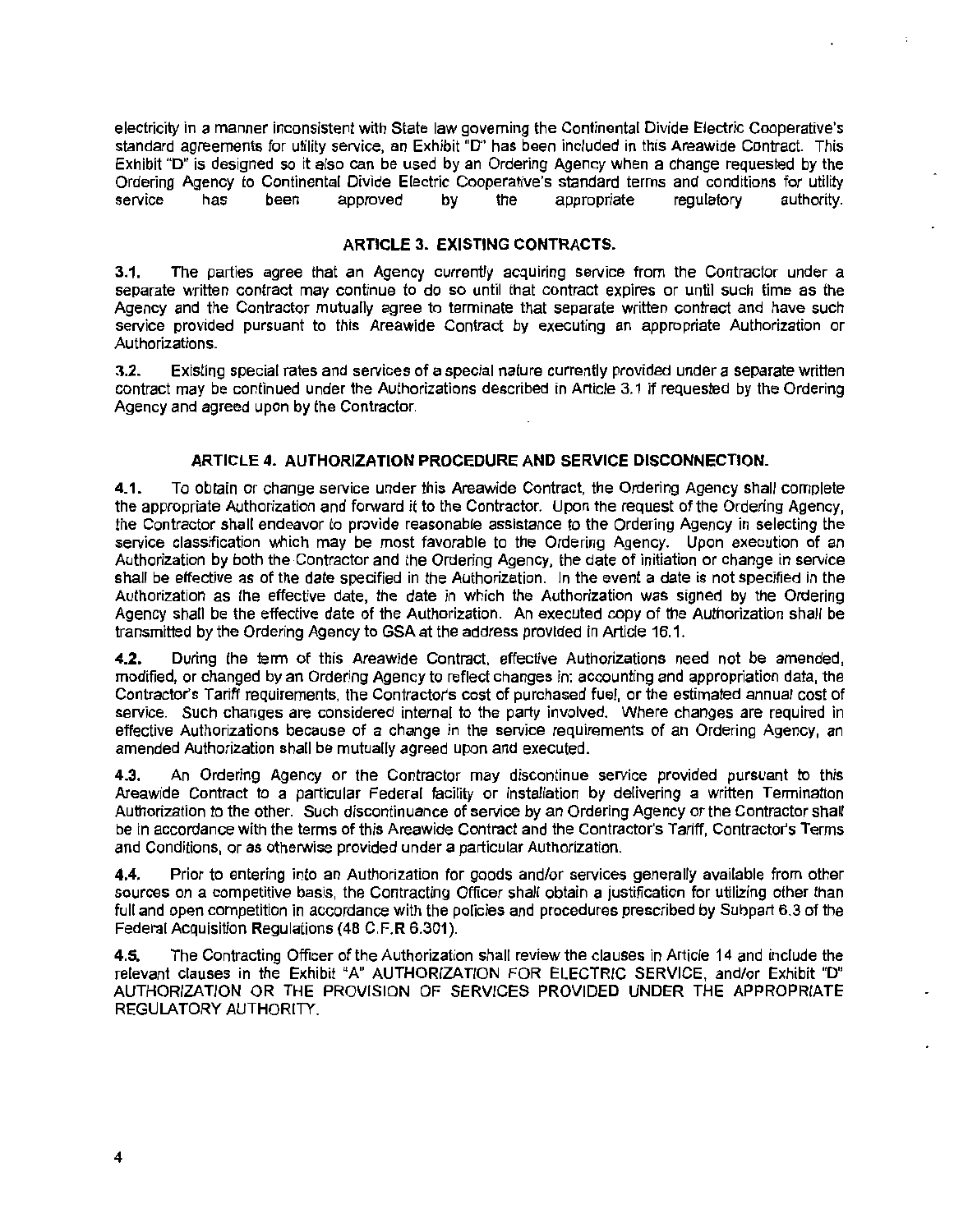#### **ARTICLE 5. RATES, CHARGES, AND PUBLIC REGULATION.**

**5.1.** A complete listing of all the Contractor's Tariffs are available to the Government and any Ordering Agency electronically at the Contractor's website accessible via the tariff link on the website entitled www.cdec.coop/.

**5.2.** Subject to the provisions of Article 2.3, all utility and/or energy management service purchases under this Areawide Contract, as well as any other actions taken under this Areawide Contract, shalt be in accordance with, and subject to, the Contractor's Tariff, except to the extent that same are preempted by Federal law. Throughout the term of the Contract, the Government shall have full access to the Contractor's currently effective Tariffs. In the event the Contractor's Tariff becomes inaccessible via the internet or the Ordering Agency does not have access to the internet, the Contractor agrees to provide newly effective or amended Tariff in accordance with the Contractor's Tariff distribution practices, policies and procedures applicable to all customers.

5.3. If, during the term of this Areawide Contract, the Commission approves a change in rates for utility service obtained under an Authorization in effect hereunder, the Contractor agrees to continue to furnish, and the Ordering Agency agrees to continue to pay for, those Utility Services at the newly approved rates from and after the date such a rate change is made effective. As provided in Article 4.2, modification of any Authorization hereunder is not necessary to implement higher or lower rates.

**5.4.** The Contractor hereby represents and warrants to the Government that the Utility Service rates available to any Ordering Agency hereunder shall at all times not exceed those available to any other customer served under the same service classification for the same or comparable service, under like conditions of use. Nothing herein shall require the Contractor to apply a utility service rate that is inapplicable to the Ordering Agency.

**5.5.** Reasonable written notice via an Authorization shall be given by the Ordering Agency to the Contractor, at the address provided in Article 16.2, of any material changes proposed in the volume or characteristic of utility services required by the Ordering Agency:

**5.6.** To the extent required by the Contractor's Tariff or the Contractor's Terms and Conditions, and in accordance therewith, any necessary extension, alteration, relocation, or reinforcement of the Contractor's transmission and/or distribution lines, related special facilities, service arrangements, Energy Management Services (including any rebates to which the Ordering Agency may be entitled), energy audit services, or other Utility Services required or requested by an Ordering Agency shall be provided and, as applicable, billed for, by the Contractor.

5.7. To the extent available from the Contractor, the Contractor shall provide and, as applicable, bill for technical assistance on or concerning an Ordering Agency's equipment (such as the inspection or repair of such equipment) as may be requested by such Ordering Agency. The charges for such technical assistance shall be calculated at the time the technical assistance is rendered in accordance with the Contractor's applicable billing schedule in effect at the time the technical assistance is rendered (except as otherwise mutually agreed upon by the Contractor and Ordering Agency in writing), and the assistance shall comply with Contractor's Tariff, if applicable.

**5.8.** The Authorization used to obtain and provide the matters, Utility Services, or technical assistance described in Articles 5.6 and 5.7 above shall contain information descriptive of the matters, services, or technical assistance required or requested, including the amount of (or method to determine) any payment to be made by the Ordering Agency to the Contractor for the provision of said matters, services, or technical assistance.

**5.9.** Any charges for matters or services referenced in Article 5.6 hereof which are not established by the Contractor's Tariff shall be subject to audit by the Ordering Agency. Payment for the matters and services referenced in Article 5.6 shall not be unreasonably withheld or denied. ·The Contractor further warrants and represents to the Government that charges for the matters or services referenced in Article 5.6. will not exceed the charges billed to other customers of the Contractor served under the same service classification<sup>---</sup>for like matters or services provided under similar circumstances.

*:·*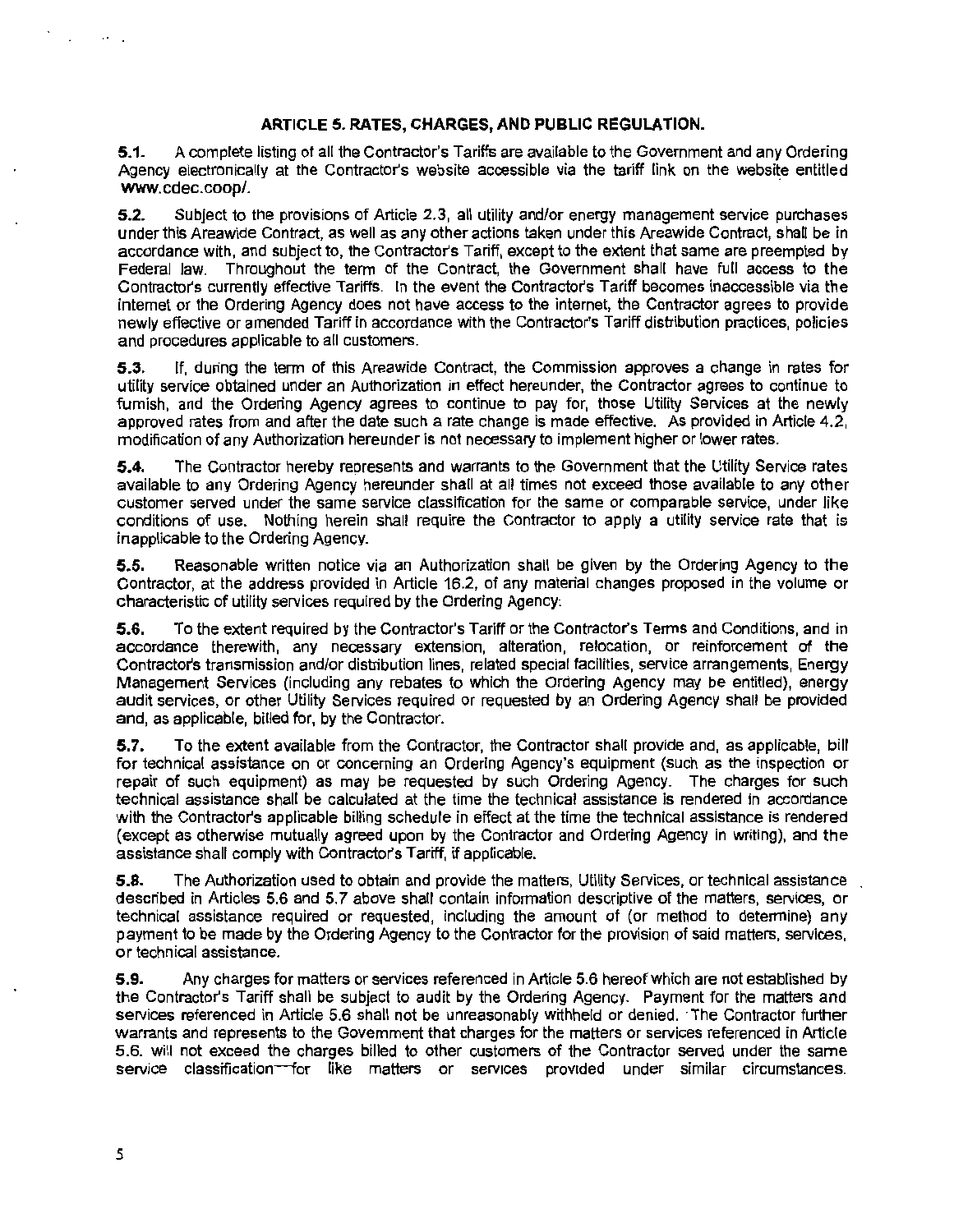#### **ARTICLE 6. BILLS AND BILLING DATA.**

. ..

k.

6.1. The Utility Services supplied hereunder shall be billed to the Ordering Agency at the address specified in each Authorization. Bills shall be submitted in original only, unless otherwise specified in the Authorization. All bills shall contain such data as is required by the Commission to substantiate the billing, and such other reasonable and available data as may be requested by the Ordering Agency, provided that such other data are contained in bills provided to other customers of the Contractor served classification as the Ordering Agency.

#### **ARTICLE 7. PAYMENTS FOR SERVICES.**

**7.1.** With the exception of the payments described in Article 7.3 herein, payments hereunder shall not be paid in advance of services rendered. The Ordering Agency shall effect payment of all bills for Utility services rendered under this Areawide Contract in accordance with the terms of the Contractor's currently effective payment provisions of the Contractor's Tariff. Changes in the Contractor's Tariff provisions for the payment of bills shall supersede the provisions of this paragraph.

**7.2.** The Ordering Agency will make invoice payments for services not subject to the direct oversight or approval of the Commission in accordance with the provisions of the FAR Subpart 52.232-25 (Article 14.1-43). The interest rate for late payments made pursuant to this clause shall be computed ln accordance with the Office of Management and Budget prompt payment regulations at 5 C.F.R. 1315.

7.3. All payments hereunder shall not normally be made in advance of services rendered in accordance with FAR Subpart 32.4 unless required by the Contractor's Tariff. The applicability of this provision is limited to connection charge and line extension payments specifically cited and provided for in the Contractor's Tariff.

**7.4.** Each payment made by Treasury check to the Contractor shall include the Contractor's billing stub(s), or a Government or Ordering Agency payment document that clearly and correctly lists all of the Contractor's account numbers to which the payment applies and the dollar amount applicable to each account. If payment is by Electronic Funds Transfer either through the Automated Clearing House (ACH) or the Federal Reserve Wire Transfer System, the provisions of FAR Subpart 52.232-37 shall apply (See Article 14} and the Ordering Agency must specify the method of payment and the designated payment office on the Authorization form.

#### **ARTICLE 8. CONTRACTOR-OWNED METERS.**

**8.1.** Metering equipment of standard manufacture suitable to measure all Utility Services supplied by the Contractor hereunder shall be furnished, installed, calibrated and maintained by the Contractor at its expense. In the event any meter fails to register or registers incorrectly, as determined by the regulations of the Commission, billing adjustments shall be made in accordance with such regulations.

**8.2.** The Contractor, so far as possible, shall read all meters monthly in accordance with the Contractor's Tariff and the Commission's regulations.

**8.3.** Meters shall be inspected upon installation at no direct charge to the Ordering Agency. Subsequent inspection, periodic testing, repair, and replacement of meters shall be done in such place and manner as provided by the Commission's regulations. Upon notice that a meter is failing to register correctly, the Contractor shall take immediate steps to effect replacement or repair. Ordering Agencies shall have the right to request a meter test in accordance with the procedures prescribed in the Commission's regulations. The tests and applicable meter accuracy standards are those set forth in the Commission's regulations. The expense of meter tests shall be borne by the party designated as responsible therefore in the Commission's regulations.

**8.4.** For the purposes of this Article, references to meters shall apply only to Contractor-owned metering devices installed and maintained by the Contractor in accordance with Commission guidelines for regulated Utility Service(s). References to meters under this Article shall not apply to meters that are to be installed by the Contractor at the request of an Ordering Agency, to be owned by the Government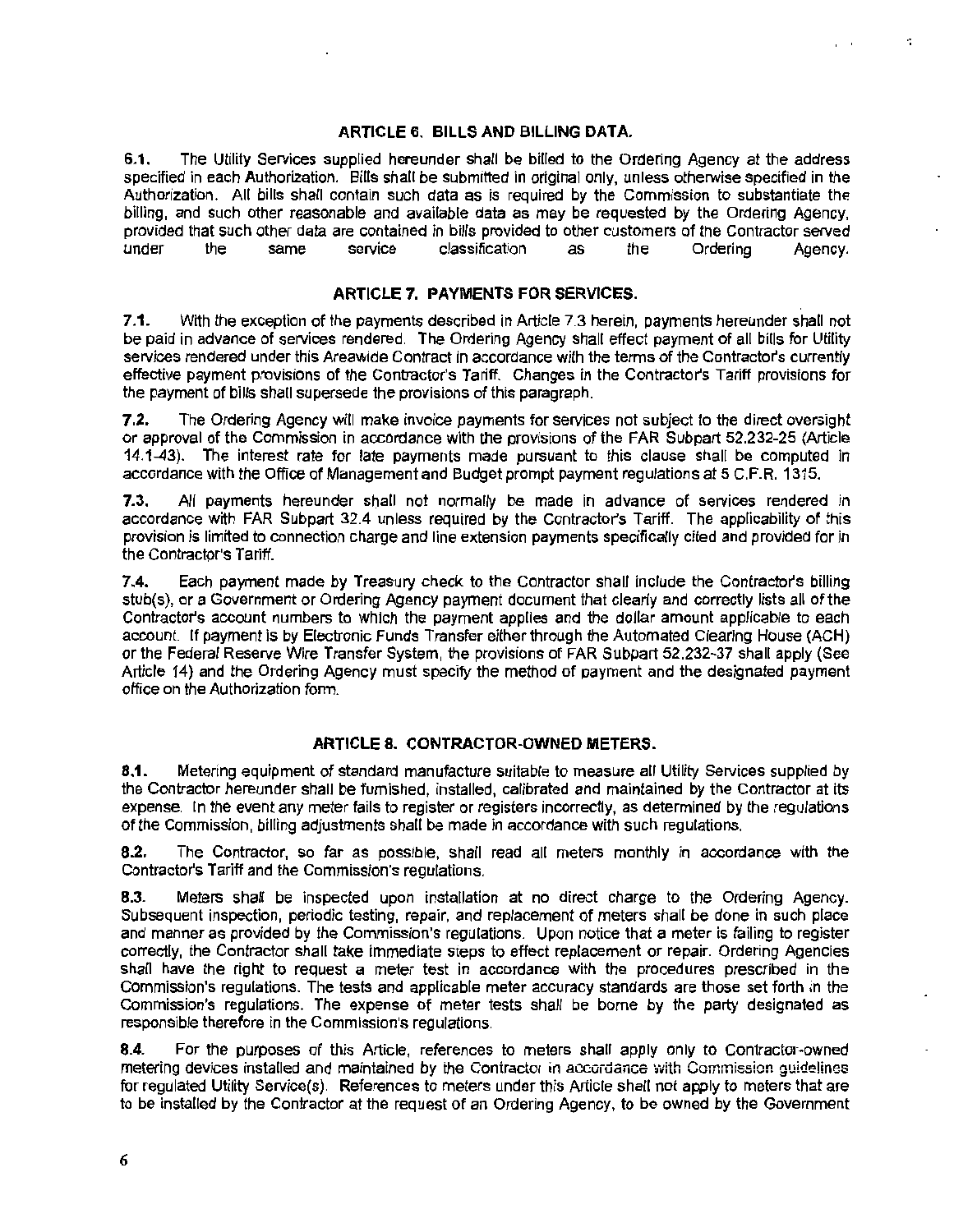as a part of an Authorization for Energy Management Service or other service.

#### ARTICLE 9. EQUIPMENT AND FACILITIES.

9.1. Subject to the provisions of Article 5.6 hereof, the responsibility for owning, furnishing, installing, and maintaining all equipment and facilities (other than meters) required to supply service at the delivery point(s) specified in an Authorization shall be determined in accordance with the Contractor's regulated Tariff. The Ordering Agency shall provide, free of charge to the Contractor, mutually agreeable locations on its premises for the installation of meters and such other equipment furnished and owned by the Contractor and necessary to supply service hereunder. The Contractor shall, at all times during the life of this Areawide Contract, operate and maintain at its expense such equipment or facilities as for which it has responsibility in accordance with this Article 9.1, and shall assume all taxes and other charges in connection therewith. Notwithstanding anything to the contrary in FAR 52.241-5 (Contractor's Facilities (FEB 1995)), to the extent required by the Contractor's Tariffs and the Commission's rules and regulations, and in accordance thereof, such equipment and facilities for which the Contractor has responsibility in accordance with this Article 9.1 may be removed or abandoned in place. In both cases, the Agency's premises shall be restored by the Contractor at its expense within a reasonable time after discontinuance of service to the Ordering Agency.

9.2. All necessary rights-of-way, easements and such other rights necessary to permit the Contractor to perform under this contract shall be obtained and the expense for same borne in accordance with the Contractor's Tariff and the Commission's rules and regulations. Tariff and the Commission's rules and regulations.

### ARTICLE 10. LIABILITY.

10.1. If the Government and/or an Ordering Agency has limited or restricted the Contractor's right of access under Article 11 and thereby interfered with the Contractor's ability to supply service or to correct dangerous situations which are a threat to public safety, Continental Divide Electric Cooperative shall be excused from any contractual or service obligations that are impacted by the Government's limitation or restriction on access and the Government shall be responsible for any liability resulting from such restricted or limited access to the extent permitted by law and authorized by appropriations. This Article 10.1 shall not be construed to limit the Government's liability under applicable law.

10.2. The Contractor's liability to the Government and to any Ordering Agency for any failure to supply service, for any interruptions in service, and for any irregular or defective service shall be determined in accordance with the Contractor's Tariff.

10.3. Except as provided above, and in accordance with the Contractor's Tariff, the Government shall not be liable for damage or injury to any person or property, including death, occasioned solely by the Contractor, its employees' or agents' negligent installation and use, operation or intentional misuse of the Contractor's equipment or facilities.

10.4. In accordance with the Contractor's Tariff, neither the Contractor nor its employees or agents, shall be liable for damage or injury to any person or property, including death, occasioned solely by the negligent installation, use, operation or intentional misuse of Contractor's equipment or facirlties by the Government, its employees or agents.

10.5. The Contractor shall not be liable for incidents arising out of or in any way connected with the violation or compliance with any local, state, or federal environmental law or regulation resulting from preexisting conditions at a Government job site, release or spill of any pre-existing hazardous materials or waste, or out of the management and disposal of any pre-existing contaminated soils or ground water which was removed from the ground as a result of work performed by the Contractor, unless it can be determined that there was negligence on the part of the Contractor's employees which resulted in willful failure to notify and react to an obvious pre-existing condition.

10.6. The Government agrees to accept full responsibility for and bear all costs associated with preexisting environmental liability. Responsibility for testing, abatement, remediation, and/or disposal of hazardous material, including, but not limited to, contaminated soil, contaminated groundwater and contaminated surface water and storm water resulting from contect with pre-existing hazardous materials,

,.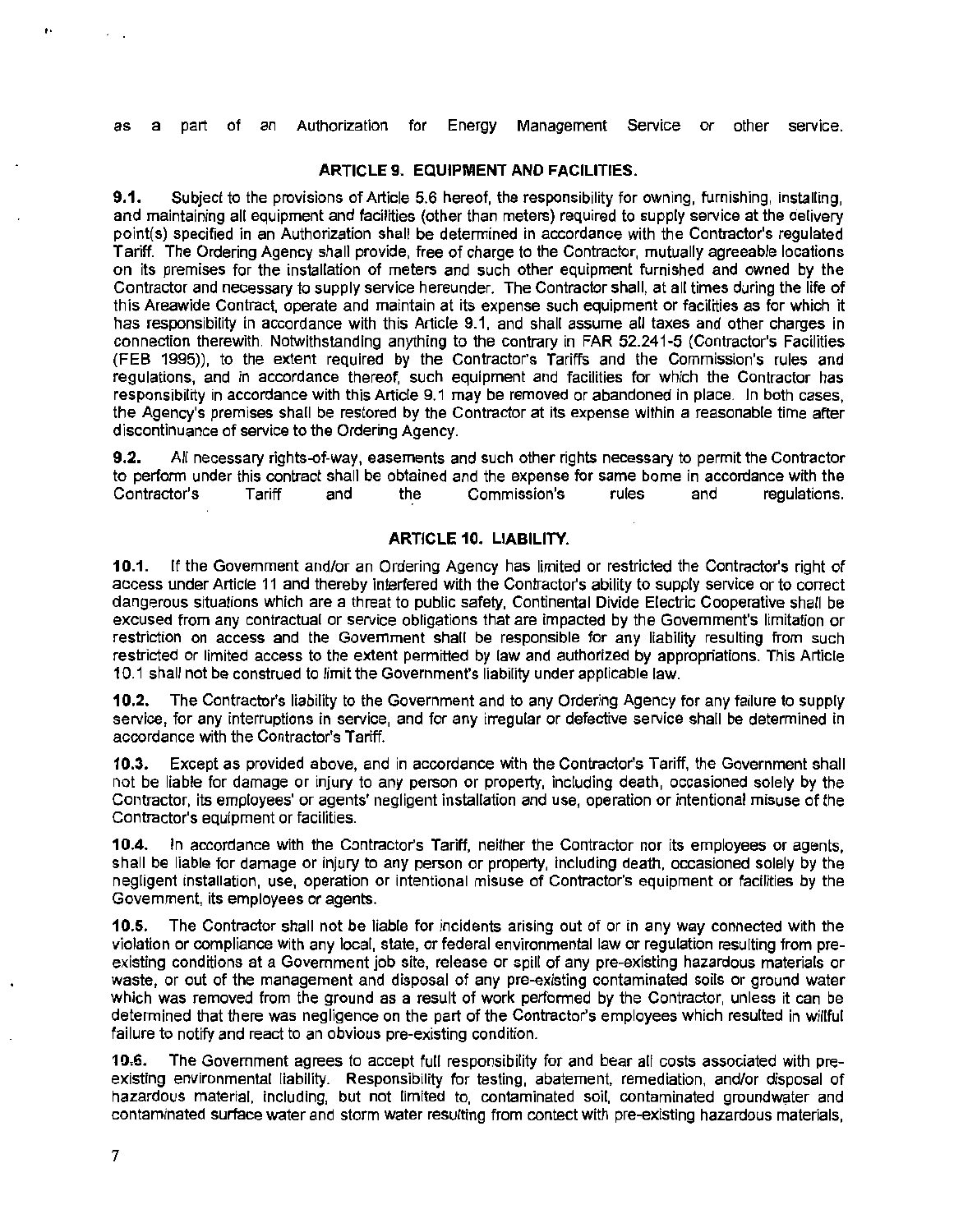lead paint, asbestos, polychlorinated biphenyls, fuel oil, or underground fuel oil tanks, shall remain with the Government. Where there is reason to suspect that hazardous material is present at the work site, or where hazardous material is encountered during the course of work being performed, the Contractor shall stop work; notify the Contracting Officer and Activity personnel, and request that the Government test the work site for such hazardous material and appropriately abate and dispose of such hazardous material. Once the work site has been cleared of all hazardous material, the Contractor shall resume work in that area.

..

#### ARTICLE 11. ACCESS TO PREMISES.

11.1. The Contractor shall have access to the premises served at all reasonable times during the term of this Areawide Contract and at its expiration or termination for the purpose of reading meters, making installations, repairs, or removals of the Contractor's equipment, or for any other proper purposes hereunder; provided, however, that proper military or other governmental authority may limit or restrict such right of access in any manner considered by such authority to be necessary or advisable.

#### ARTICLE 12. PARTIES OF INTEREST.

12.1. This Areawide Contract shall be binding upon and inure to the benefit of the successors, legal representatives, and assignees of the respective parties hereto.

12.2. When the Contractor becomes aware that a change in ownership of the Contractor ("change in ownership" for purposes of this Areawide Contract being defined as a sale of more than fifty percent of the outstanding voting stock of the Contractor) or a change in the name of the Contractor has occurred, the Contractor shall notify the Government at the address provided in Article 16.1 within thirty (30) days after the effective date of any such ownership or name change.

#### ARTICLE 13. REPRESENTATIONS AND CERTIFICATIONS.

13.1. This Areawide Contract Incorporates by reference the representations and certifications made by the Contractor, which shall be filed annually electronically at www.sam.gov.

13.2. The offeror represents that the following persons are authorized to negotiate and execute on its behalf with the U.S. Government in connection with this contract: (List names, titles, and telephone numbers of the authorized negotiators):

- 1.
- 2.

3.

#### ARTICLE 14. SUPPLEMENTAL CLAUSES.

14.1. Clauses and Provisions Incorporated by Reference.

This contract incorporates one or more provisions and contract clauses by reference, with the same force and effect as if they were given in full text. Upon request, the Contracting Officer will make their full text available. The offeror is cautioned that the listed provisions and clauses may include blocks that must be completed by the contractor and/or submitted with its documentation. In lieu of submitting the full text of those provisions and clauses, the contractor may identify the provision and/or clause by paragraph identifier and provide the appropriate information with its documentation. Also, the full text of the provisions and clauses may be accessed electronically at thiS/these address(es):

http://www.acquisition.gov \_http//:www.acqnet.gov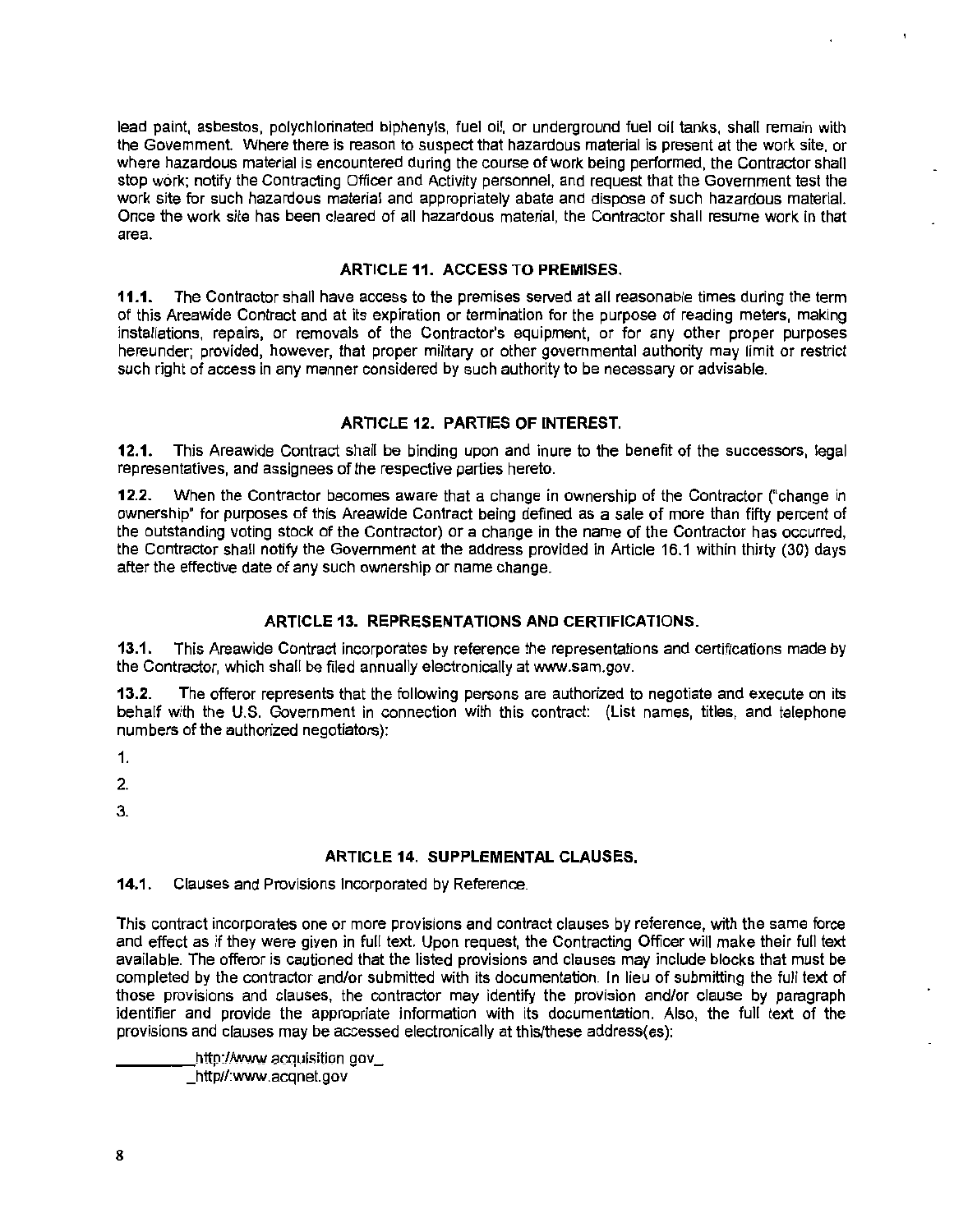|     | <b>FAR REF</b> | Federal Acquisition Regulation                                                                                           |
|-----|----------------|--------------------------------------------------------------------------------------------------------------------------|
| 1.  | 52.203-3       | <b>GRATUITIES (APR 1984)</b>                                                                                             |
| 2.  | 52.203-5       | COVENANT AGAINST CONTINGENT FEES (APR 1984)                                                                              |
| З.  | 52.203-6       | RESTRICTIONS ON SUBCONTRACTOR SALES TO THE GOVERNMENT (SEPT 2006)                                                        |
| 4.  | 52.203-7       | ANTI-KICKBACK PROCEDURES (OCT 2010)                                                                                      |
| 5.  | 52.203-8       | CANCELLATION, RESCISSION, AND RECOVERY OF FUNDS FOR ILLEGAL OR IMPROPER                                                  |
|     |                | ACTIVITY (JAN 1997)                                                                                                      |
| 6.  | 52.203-10      | PRICE OR FEE ADJUSTMENT FOR ILLEGAL OR IMPROPER ACTIVITY (JAN 1997)                                                      |
| 7.  | 52.203-11      | CERTIFICATION AND DISCLOSURE REGARDING PAYMENTS TO INFLUENCE CERTAIN                                                     |
|     |                | FEDERAL TRANSACTIONS (SEPT 2007)                                                                                         |
| 8   | 52.203-12      | LIMITATION ON PAYMENTS TO INFLUENCE CERTAIN FEDERAL TRANSACTIONS                                                         |
|     |                | (OCT 2010)                                                                                                               |
| 9.  | 52.204-4       | PRINTED OR COPIED DOUBLE-SIDED ON RECYCLED PAPER (MAY 2011)                                                              |
| 10. | 52.204-5       | WOMEN-OWNED BUSINESS (OTHER THAN SMALL BUSINESS) (MAY 1999)                                                              |
| 11. | 52.204-9       | PERSONAL IDENTITY VERIFICATION OF CONTRACTOR PERSONNEL (JAN 2011) <sup>1,2</sup>                                         |
| 12. | 52,204-7       | CENTRAL CONTRACTOR REGISTRATION (FEB 2012)                                                                               |
| 13. | 52.209-6       | PROTECTING THE GOVERNMENT'S INTEREST WHEN SUBCONTRACTING WITH CONTRACTORS                                                |
|     |                | DEBARRED, SUSPENDED, OR PROPOSED FOR DEBARMENT (DEC 2010)                                                                |
| 14. | 52.215-2       | AUDIT AND RECORDS-NEGOTIATION (OCT 2010) <sup>1</sup>                                                                    |
| 15. |                | 52.215-10 PRICE REDUCTION FOR DEFECTIVE COST OR PRICING DATA (AUG 2011) <sup>1</sup>                                     |
| 16. | 52.215-12      | SUBCONTRACTOR COST OR PRICING DATA (OCT 2010) <sup>1</sup>                                                               |
| 17  |                | 52.215-14 INTEGRITY OF UNIT PRICES (OCT 2010)<br>REQUIREMENTS FOR COST OR PRICING DATA OR INFORMATION OTHER THAN COST OR |
| 18. | 52.215-20      | PRICING DATA (OCT 2010) <sup>1</sup>                                                                                     |
| 19. | 52.219-8       | UTILIZATION OF SMALL BUSINESS CONCERNS (JAN 2011)                                                                        |
| 20. | 52.219-9       | SMALL BUSINESS SUBCONTRACTING PLAN (JAN 2011)                                                                            |
| 21. | 52.219-16      | LIQUIDATED DAMAGES-SUBCONTRACTING PLAN (JAN 1999)                                                                        |
| 22. | 52.222-3       | CONVICT LABOR (JUNE 2003)                                                                                                |
| 23. | 52.222-21      | PROHIBITION OF SEGREGATED FACILITIES (FEB 1999)                                                                          |
| 24. | 52.222-26      | EQUAL OPPORTUNITY (MAR 2007)                                                                                             |
| 25. | 52.222-35      | EQUAL OPPORTUNITY FOR SPECIAL DISABLED VETERANS, VETERANS OF THE                                                         |
|     |                | VIETNAM ERA, AND OTHER ELIGIBLE VETERANS (SEPT 2010)                                                                     |
| 26. |                | 52.222-36 AFFIRMATIVE ACTION FOR WORKERS WITH DISABILITIES (OCT 2010)                                                    |
| 27. | 52.222-37      | EMPLOYMENT REPORTS ON SPECIAL DISABLED VETERANS, VETERANS OF THE                                                         |
|     |                | VIETNAM ERA, AND OTHER ELIGIBLE VETERANS (SEPT 2010)                                                                     |
| 28. |                | 52.222-38 COMPLIANCE WITH VETERANS' EMPLOYMENT REPORTING REQUIREMENTS                                                    |
|     |                | (SEPT 2010)                                                                                                              |
| 29. | 52.222-50      | <b>COMBATING TRAFFICKING IN PERSONS (FEB 2009)</b>                                                                       |
| 30. | 52.222-54      | EMPLOYMENT ELIGIBILITY VERIFICATION (JUL 2012)                                                                           |
| 31. | 52.223-4       | RECOVERED MATERIAL CERTIFICATION (MAY 2008) <sup>1</sup>                                                                 |
| 32. | 52.223-5       | POLLUTION PREVENTION AND RIGHT-TO-KNOW INFORMATION (MAY 2011)                                                            |
| 33. | 52.223-6       | DRUG-FREE WORKPLACE (MAY 2001)<br>ESTIMATE OF PERCENTAGE OF RECOVERED MATERIAL CONTENT FOR EPA-                          |
| 34. | 52.223-9       | DESIGNATED ITEMS (MAY 2008) <sup>1.3</sup>                                                                               |
| 35. |                | 52.223-15 ENERGY EFFICIENCY IN ENERGY-CONSUMING PRODUCTS (DEC 2007) <sup>1</sup>                                         |
| 36. |                | 52.223-17 AFFIRMATIVE PROCUREMENT OF EPA-DESIGNATED ITEMS IN SERVICE AND                                                 |
|     |                | CONSTRUCTION CONTRACTS (MAY 2008) <sup>1</sup>                                                                           |
| 37. |                | 52,225-13 RESTRICTIONS ON CERTAIN FOREIGN PURCHASES (JUNE 2008)                                                          |
| 38. |                | 52.232-11 EXTRAS (APR 1984)                                                                                              |
| 39. |                | 52.232-17 INTEREST (OCT 2010)                                                                                            |
| 40. |                | 52.232-18 AVAILABILITY OF FUNDS (APR 1984)                                                                               |
| 41. |                | 52.232.19 AVAILABILITY OF FUNDS FOR THE NEXT FISCAL YEAR (APR 1984) <sup>4</sup>                                         |
| 42. |                | 52.232-23 ASSIGNMENT OF CLAIMS (JAN 1986)                                                                                |
| 43. |                | 52.232-25 PROMPT PAYMENT (OCT 2008)                                                                                      |
| 44. |                | 52.232-33 PAYMENT BY ELECTRONIC FUNDS TRANSFER-CENTRAL CONTRACTOR                                                        |

 $\ddot{\cdot}$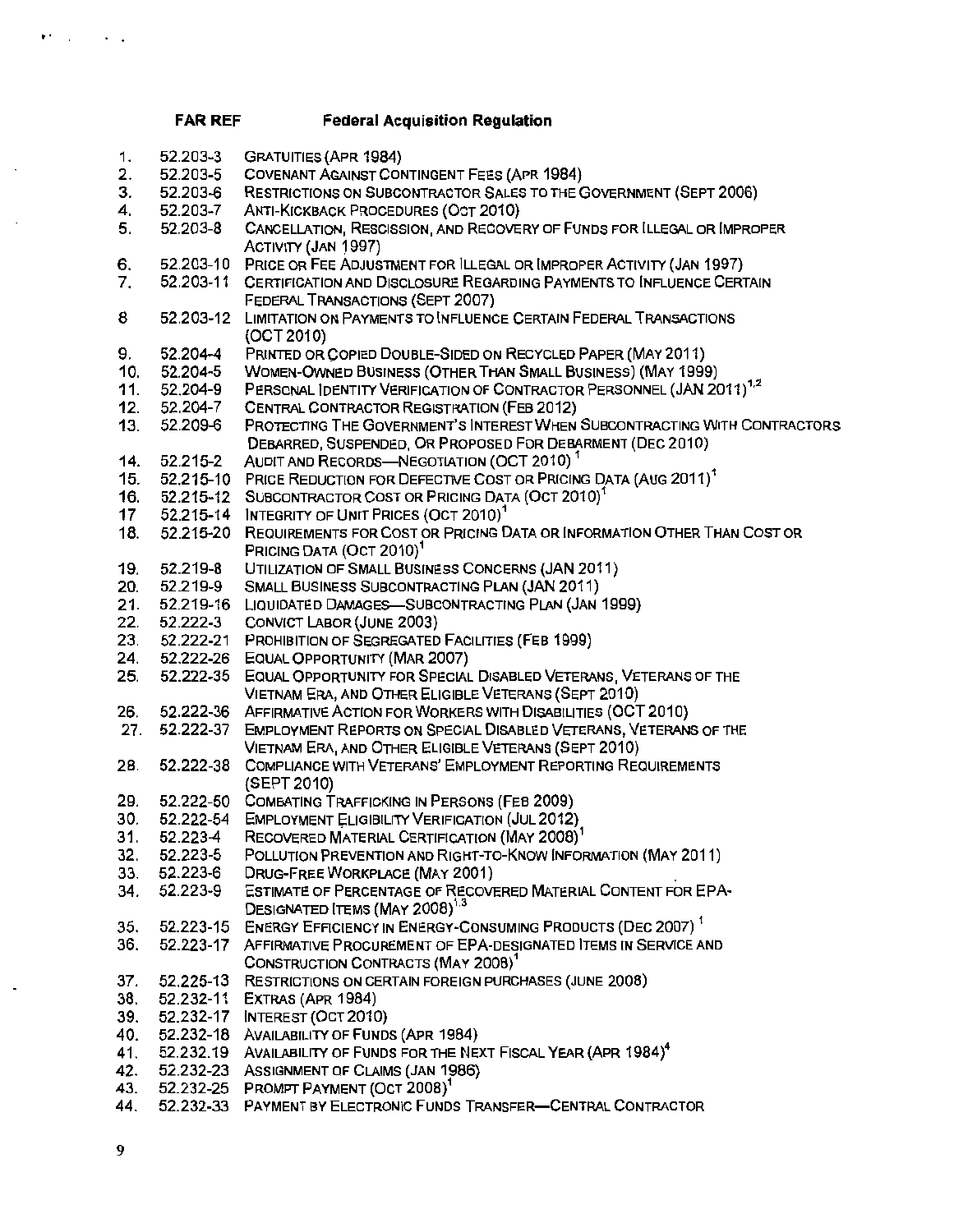45. 52.232-35 DESIGNATION OF OFFICE FOR GOVERNMENT RECEIPT OF ELECTRONIC FUNDS 46. 52.232-36 PAYMENT BY THIRD PARTY (FEB 2010)<sup>2</sup> REGISTRATION (OCT 2003) Transfer Information (May 1999)  $^{1.2}$ 

0.

- 47. 52.232-37 MULTIPLE PAYMENT ARRANGEMENTS (MAY 1999)
- 48. 52.233-1 DISPUTES (JULY 2002)
- 49. 52.233-4 APPLICABLE lAW FOR BREACH OF CONTRACT CLAIM (OCT 2004)
- 5d. 52.236-9 PROTECTION OF EXISTING VEGETATION, STRUCTURES, EQUIPMENT, UTILITIES, AND IMPROVEMENTS (APR 1984)
- 51. 52.237-2 PROTECTION OF GOVERNMENT BUILDINGS, EQUIPMENT, AND VEGETATION (APR 1984)
- 52. 52.241-2 ORDER OF PRECEDENCE-UTILITIES (FEB 1995)
- 53. 52.241-3 SCOPE AND DURATION OF CONTRACT (FEB 1995)<sup>4</sup>
- 54. 52.241-4 CHANGE IN CLASS OF SERVICE (FEB 1995)
- CONTRACTOR'S FACILITIES (FEB 1995)
- 55. 52.241-5 56. 52.241-6 SERVICE PROVISIONS (FEB 1995)<sup>4</sup>
- 57. 52.241-7 CHANGE IN RATES OR TERMS AND CONDITIONS OF SERVICE FOR REGULATED SERVICES (FEB 1995)
- 58. 52.241-8 CHANGE IN RATES OR TERMS AND CONDITIONS OF SERVICE FOR UNREGULATED SERVICES (FEB 1995) <sup>1,3</sup>
- 59. 52.241-9 CONNECTION CHARGE (FEB 1995)<sup>2,3</sup>
- 60. 52.241-9 CONNECTION CHARGE (ALT I) (FEB 1995)<sup>2,3</sup>
- 61. 52.241-10 TERMINATION LIABILITY (FEB 1995)<sup>2.3</sup>
- 62. 52.241-12 NONREFUNDABLE, NONRECURRING SERVICE CHARGE (FEB 1995)<sup>2,3</sup>
- 63. 52.242-13 BANKRUPTCY (JULY 1995)
- 64. 52.243-1 CHANGES-FIXED PRICE (AUG 1987)
- 65. 52.244-5 COMPETITION IN SUBCONTRACTING (DEC 1996)<sup>1</sup>
- 66. 52.244-6 SUBCONTRACTS FOR COMMERCIAL ITEMS (DEC 2010)
- 67. 52.246-25 LIMITATION OF LIABILITY-5ERVICES (FEB 1997)
- 68. 52.248-1 VALUE ENGINEERING (ALTI) (OCT 2010)<sup>1</sup>
- 69. 52.249-4 TERMINATION FOR CONVENIENCE OF THE GOVERNMENT (SERVICES) (SHORT FORM) (APR 1984)
- 70. 52.249-8 DEFAULT (FIXED-PRICE SUPPLY AND SERVICE) (APR 1984)<sup>1</sup>
- 71. 552.241-70 AVAILABILITY OF FUNDS FOR THE NEXT FISCAL YEAR OR QUARTER (SEPT2010)
- 72. 552.241-71 DISPUTES (UTILITY CONTRACTS) (AUG 2010)

 $^{\text{1}}$  INDICATES THAT THE CLAUSE APPLIES TO THE ENERGY MANAGEMENT AUTHORIZATION AND ONLY TO THE EXTENT THAT THE CONTRACTING OFFICER OF THE DELIVERY ORDER DETERMINES THAT THE CLAUSE IS NECESSARY FOR EFFICIENT CONTRACT ADMINISTRATION.

2 INDICATES THAT THE CLAUSE APPLIES TO THE ELECTRIC SERVICE AUTHORIZATION AND ONLY TO THE EXTENT THAT THE CONTRACTING OFFICER OF THE DELIVERY ORDER DETERMINES THAT THE CLAUSE IS NECESSARY FOR

EFFICIENT CONTRACT ADMINISTRATION.<br><sup>3</sup> The Referenced clause should be included in full text in the authorization for ELECTRIC

SERVICE.<br><sup>4</sup> INDICATES THAT THE CLAUSE HAS BEEN INCLUDED WITHIN THE TEXT OF THE AREAWIDE CONTRACT ON A "SUBSTANTIALLY THE SAME" BASIS AS REQUIRED BY SUBPART 41.501(A) OF THE FEDERAL ACQUISITION **REGULATIONS** 

#### **14.2.** Repeal of Clauses During Term of Contract.

If, during the term of this Areawide Contract, any ot the clauses contained in this Articie are repealed, revoked, or dissolved by the Government, then such clauses shall no longer be part of this contract as of the date of such repeal, revocation, or dissolution. The elimination of these clauses by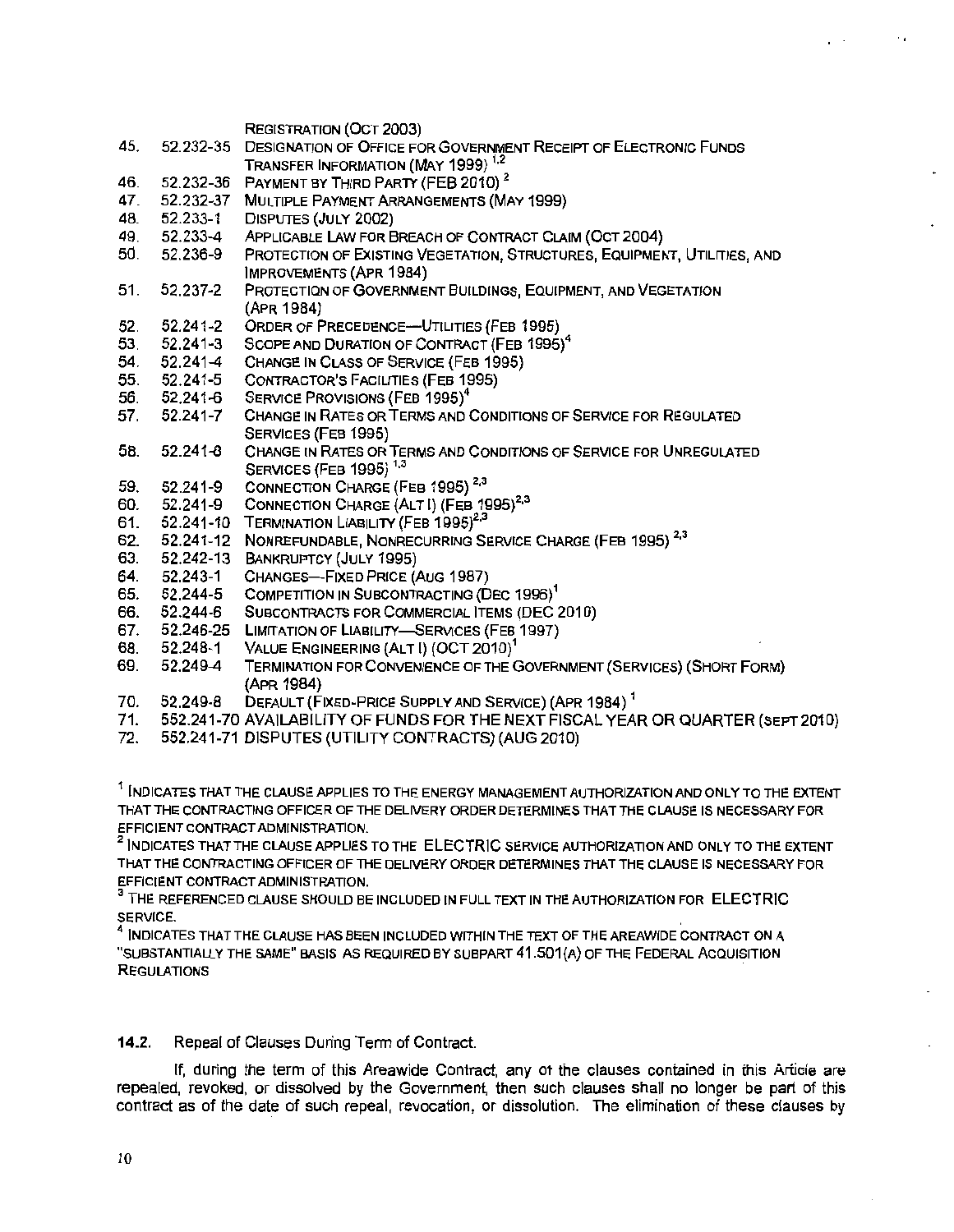reason of such repeal, revocation, or dissolution shall not affect the continuing validity and effectiveness of the remainder of the Areawide Contract or other clauses referenced in this Article.

**14.3.** Clauses Incorporated in Full Text.

#### 1. 52.216-1 Type of Contract (APR 1984)

As prescribed in 16.105, complete and insert the following provision:

#### TYPE OF CONTRACT (APR 1984)

The Government contemplates award of a fixed price/requirements contract resulting from this solicitation.

#### (End of provision)

#### **2. 52.222-40 Notification of Employee Rights Under the National Labor Relations Act.**

As prescribed in 22.1605; insert the following clause:

#### NOTIFICATION OF EMPLOYEE RIGHTS UNDER THE NATIONAL LABOR RELATIONS ACT (DEC 2010)

(a) During the term of this contract, the Contractor shall post an employee notice, of such size and in such form, and containing such content as prescribed by the Secretary of Labor, in conspicuous places in and about its plants and offices where employees covered by the National Labor Relations Act engage in activities relating to the performance of the contract, including all places where notices to employees are customarily posted both physically and electronically, in the languages employees speak, in accordance with 29 CFR 471.2 (d) and (f).

(1) Physical posting of the employee notice shall be in conspicuous places in and about the Contractor's plants and offices so that the notice is prominent and readily seen by employees who are covered by the National Labor Relations Act and engage in activities related to the performance of the contract.

(2) If the Contractor customarily posts notices to employees electronically, then the Contractor shall also post the required notice electronically by displaying prominently, on any website that is maintained by the Contractor and is customarily used for notices to employees about terms and conditions of employment, a link to the Department of Labor's website that contains the full text of the poster. The link to the Department's website, as referenced in (b)(3) of this section, must read, "Important Notice about Employee Rights to Organize and Bargain Collectively with Their Employers."

(b) This required employee notice, printed by the Department of Labor, may be

(1) Obtained from the Division of Interpretations and Standards, Office of Labor-Management Standards, U.S. Department of Labor, 200 Constitution Avenue, NW., Room N-5609, Washington, DC 20210, (202) 693-0123, or from any field office of the Office of Labor-Management Standards or Office of Federal Contract Compliance Programs;

(2) Provided by the Federal contracting agency if requested;

(3) Downloaded from the Office of Labor-Management Standards Web site at

www.dol.gov/olms/reqs/compliance/E013496.htm; or

(4) Reproduced and used as exact duplicate copies of the Department of Labor's official poster.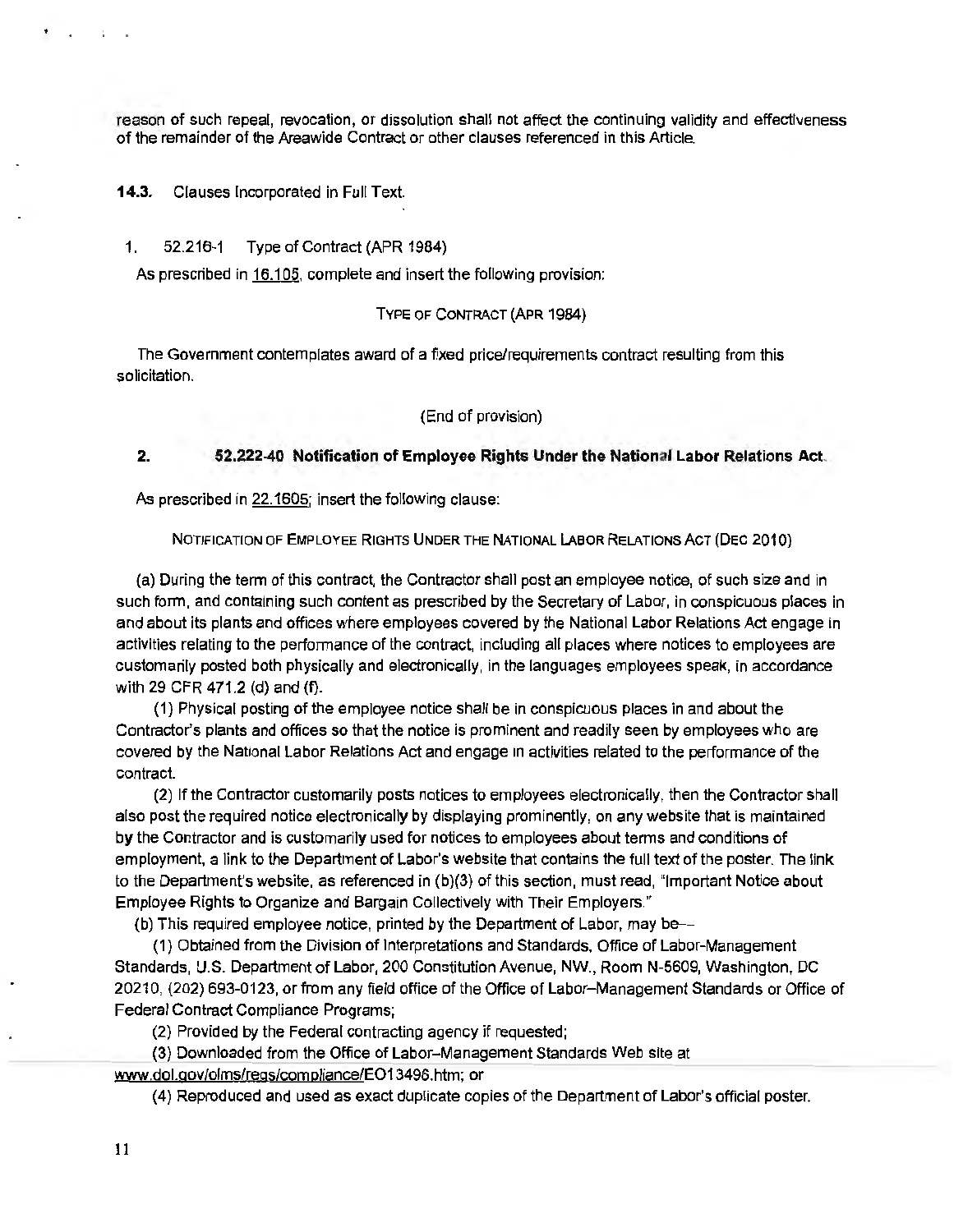(c) The required text of the employee notice referred to in this clause is located at Appendix A, Subpart A, 29 CFR Part 471.

and the state of the

(d) The Contractor shall comply with a!l provisions of the employee notice and related rules, regulations, and orders of the Secretary of Labor.

(e) In the event that the Contractor does not comply with the requirements set forth in paragraphs (a) through (d) of this clause, this contract may be terminated or suspended in whole or in part, and the Contractor may be suspended or debarred in accordance with 29 CFR 471.14 and subpart 9.4. Such other sanctions or remedies may be imposed as are provided by 29 CFR part 471, which implements Executive Order 13496 or as otherwise provided by law.

(f) Subcontracts.

(1) The Contractor shall include the substance of this clause, including this paragraph (f), in every subcontract that exceeds \$10,000 and will be performed wholly or partially in the United States, unless exempted by the rules, regulations, or orders of the Secretary of Labor issued pursuant to section 3 of Executive Order 13496 of January 30, 2009, so that such provisions will be binding upon each subcontractor.

(2) The Contractor shall not procure supplies or services in a way designed to avoid the applicability of Executive Order 13496 or this clause.

(3) The Contractor shall take such action with respect to any such subcontract as may be directed by the Secretary of Labor as a means of enforcing such provisions, including the imposition of sanctions for noncompliance.

(4) However, if the Contractor becomes involved in litigation with a subcontractor, or is threatened with such involvement, as a result of such direction, the Contractor may request the United States, through the Secretary of Labor, to enter into such litigation to protect the interests of the United States.

#### (End of clause)

3. 52.241-7 Change in Rates or Terms and Conditions of Service for Regulated Services (FEB 1995)

As prescribed in  $41,501(d)(1)$ , insert a clause substantially the same as the following:

CHANGE IN RATES OR TERMS AND CONDITIONS OF SERVICE FOR REGULATED SERVICES (FEB 1995)

(a) This clause applies to the extent services furnished under this contract are subject to regulation by a regulatory body. The Contractor agrees to give 30 days written notice of (1) the filing of an application for change in rates or terms and conditions of service concurrently with the filing of the application and (2) any changes pending with the regulatory body as of the date of contract award. Such notice shall fully describe the proposed change. If, during the term of this contract, the regulatory body having jurisdiction approves any changes, the Contractor shall forward to the Contracting Officer a copy of such changes within 15 days after the effective date thereof. The Contractor agrees to continue furnishing service under this contract in accordance with the amended tariff, and the Government agrees to pay for such service at the higher or lower rates as of the date when such rates are made effective.

(b) The Contractor agrees that throughout the life of this contract the applicable published and unpublished rate schedule(s) shall not be in excess of the lowest cost published and unpublished rate schedule(s) available to any other customers of the same class under similar conditions of use and service.

(c) In the event that the regulatory body promulgates any regulation concerning matters other than rates which affects this contract, the Contractor shall immediately provide a copy to the Contracting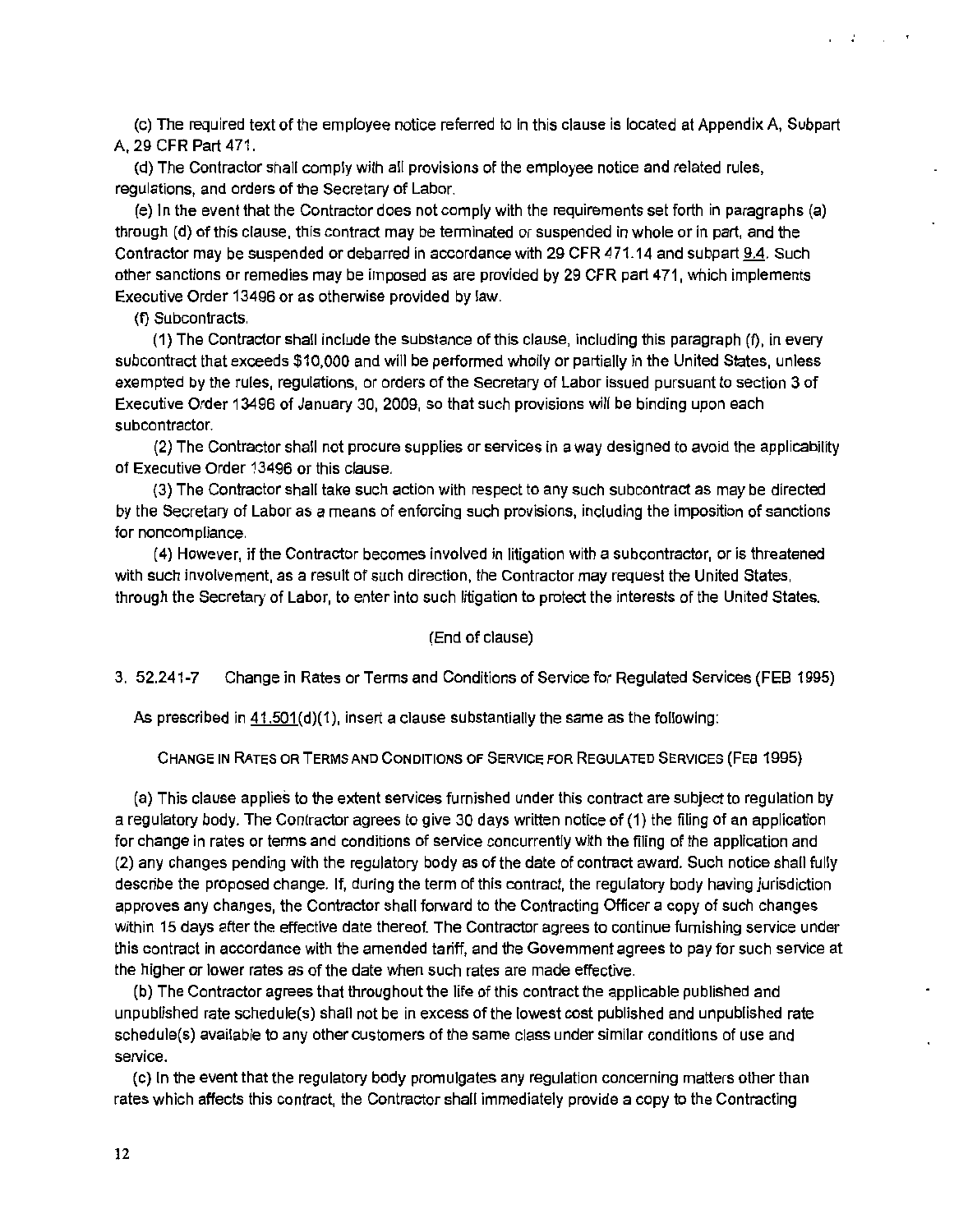Officer. The Government shall not be bound to accept any new regulation inconsistent with Federal taws or regulations.

(d) Any changes to rates or terms and conditions of service shall be made a part of this contract by the issuance of a contract modification unless otherwise specified in the contract. The effective date of the change shall be the effective date by the regulatory body. Any factors not governed by the regulatory body will have an effective date as agreed to by the parties.

#### (End of clause)

NOTE: Insert language prescribed in 41.501(d)(1).

4. 52.252~1 Solicitation Provisions Incorporated by Reference (FEB 1998) As prescribed in 52.107(a), insert the following provision:

SOLICITATION PROVISIONS INCORPORATED BY REFERENCE (FEB 1998)

5. The requirements of the Disputes clause at Federal Acquisition Regulation (FAR) <sup>52</sup> 233~1 are supplemented to provide that matters involving the interpretation of tariffed retail rates, tariff rate schedules, and tariffed terms provided under this contract are subject to the jurisdiction and regulation of the utility rate commission having jurisdiction.

(End of Clause)

#### **14.4.** State Taxes.

The contract price excludes all State and local taxes levied on or measured by the contract or sales price of the services or completed supplies furnished under this contract. The Government agrees either to pay the amount of the state or local taxes to the Contractor or provide evidence necessary to sustain an exemption from such taxes.

#### **ARTICLE 15. SMALL BUSINESS SUBCONTRACTING PLAN**

**15.1.** Attached hereto and made a part hereof by reference is a SUBCONTRACTING PLAN FOR SMALL BUSINESS CONCERNS, SMALL BUSINESS CONCERNS OWNED AND CONTROLLED BY SOCIALLY & ECONOMICALLY DISADVANTAGED INDIVIDUALS, HUB ZONE BUSINESS CONCERNS, WOMAN OWNED SMALL BUSINESS CONCERNS, VETERAN-OWNED SMALL BUSINESSES CONCERNS AND DISABLED VETERAN~OWNED BUSINESSES negotiated between the Contractor and the Government, which is applicable on a company wide basis pursuant to the requirements of 15 U.S.C. 637(d). The Contractor expressly understands that this subcontracting plan is an annual plan and hereby agrees to submit a new subcontracting plan by November 30<sup>th</sup> of each year during the life of this Contract.

**15.2.** Information and announcements concerning current developments in the GSA Small Business Subcontracting Program are available on the GSA Energy Division web site accessible via http://www.gsa.gov/energy.

#### **ARTICLE 16. NOTICES**

**16.1.** Unless specifically provided otherwise, all notices required to be provided to the Government under this Areawide Contract shall be mailed to: U. S. General Services Administration, PBS, Office of Facilities Management and Services Program; Director, Energy Division, 1800 F Street, NW Room 1300~ 7, Washington, DC 20405 or via email at energycenter@gsa.gov.

**16.2.** All inquiries and notices to the Contractor regarding this Areawide Contract shall be mailed to: Mr. Robert E. Castillo, General Manager, Continental Divide Electric Cooperative, Inc., 200 East High Street,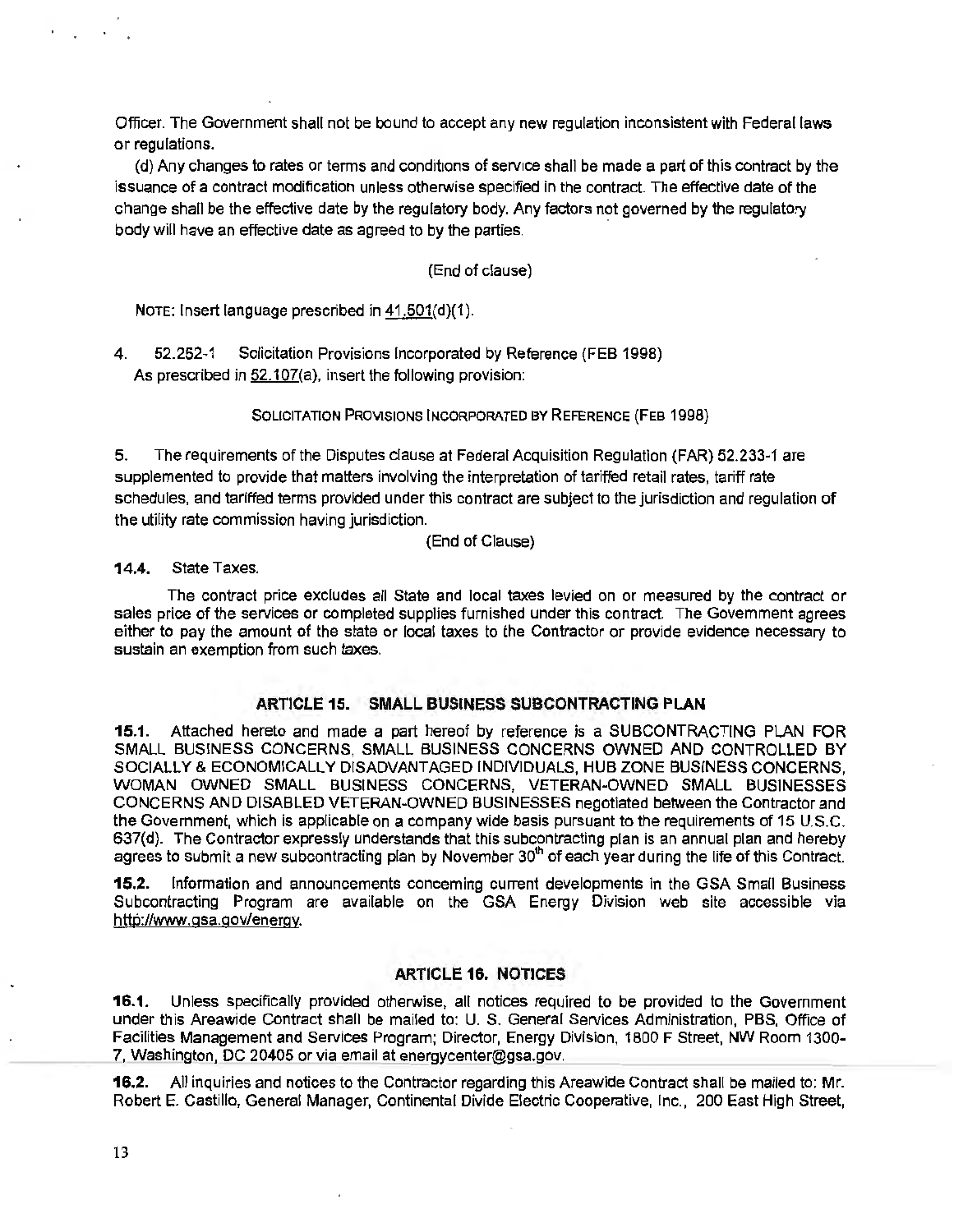Grants, New Mexico 87020, telephone number: 505-285-6656, or to such other person as the Contractor may hereafter designate in writing.

#### **ARTICLE 17. REPORTING**

**17 .1.** The Contractor shall provide, as prescribed and directed by the Contracting Officer, an annual report on Subcontracting Plan Achievements (contract awards to small businesses), in accordance with the approved subcontracting plan for small business concerns and small business concerns owned and controlled by socially and economically disadvantaged individuals by October 30 of each year during the life of this Areawide Contract. The report shall be submitted electronically utilizing the Small Business Administration's Electronic Subcontracting Reporting System. The website address of the system can be found at http://www.esrs.gov.

#### **ARTICLE 18. UTILITY ENERGY SERVICE CONTRACTS.**

**18.1.** Measurement and Verification: Energy Conservation Measures (ECM) will not be normally considered unless a net overall energy usage or cost reduction can be demonstrated and verified. Verification standards for energy projects are established in the M&V Guidelines: Measurement and Verification for Federal Energy Management Projects, published by the Department of Energy's Federal Energy Management Program (FEMP).

**18.2.** Unless otherwise provided by law, the following provisions shall apply to Energy Management Services:

**(a)** Payment for energy conservation measures, when authorized as an Energy Management Service (EMS), shall be equal to the direct cost of capital or financing amortized over a negotiated payment term commencing on the date of acceptance of the completed installation;

**(b)** The payment term for Authorizations involving energy conservation measures shall be calculated to enable the Ordering Agency's payment(s) to be lower than the estimated cost savings to be realized from its implementation. In no event, however, shall this term exceed 80% of the useful life of the equipment and material to be installed.

**18.3.** Subcontracting: The Contractor may perform any or all of its requested services through subcontractors, including its unregulated affiliates. ECM subcontractors shall be competitively selected in accordance with FAR 52.244-5 (Article 14.1-65 herein). Subcontractor selection shall be based on cost, experience, past performance and other such factors as the Contractor and the Ordering Agency may mutually deem appropriate and reasonably related to the Government's minimum requirements. Upon request by the Government, the Contractor shall make available to the contracting officer all documents related to the selection of a subcontractor. In no event shall the service be provided by subcontractors listed as excluded from Federal Procurement Programs maintained by GSA pursuant to 48 C.F.R. 9.404 (Article 14.1-13 herein).

**18.4.** For all Authorizations involving Energy Conservation Measures, it is desirable to have a Warranty Clause that addresses the specific needs and requirements of the work being performed and equipment that is to be provided by the Contractor, however, in the absence of a Warranty Clause in the Authorization the following language will serve as the default Clause:

The Company shall pass through to the Agency all warranties on equipment installed or provided by it or its subcontractors on Government property with the following representation:

CONTINENTAL DIVIDE ELECTRIC COOPERATIVE ACKNOWLEDGES THAT THE UNITED STATES OF AMERICA WILL OWN OR LEASE THE EQUIPMENT AND/OR MATERIALS BEING INSTALLED OR SUPPLIED HEREUNDER, AND, ACCORDINGLY, AGREES THAT ALL WARRANTIES SET FORTH HEREIN, OR OTHERWISE PROVIDED BY LAW IN FAVOR OF TUCSON ELECTRIC POWER COMPANY SHALL INURE ALSO TO THE BENEFIT OF THE UNITED STATES AND THAT ALL CLAIMS ARISING FROM ANY BREACH OF SUCH WARRANTIES OR AS A RESULT OF DEFECTS IN OR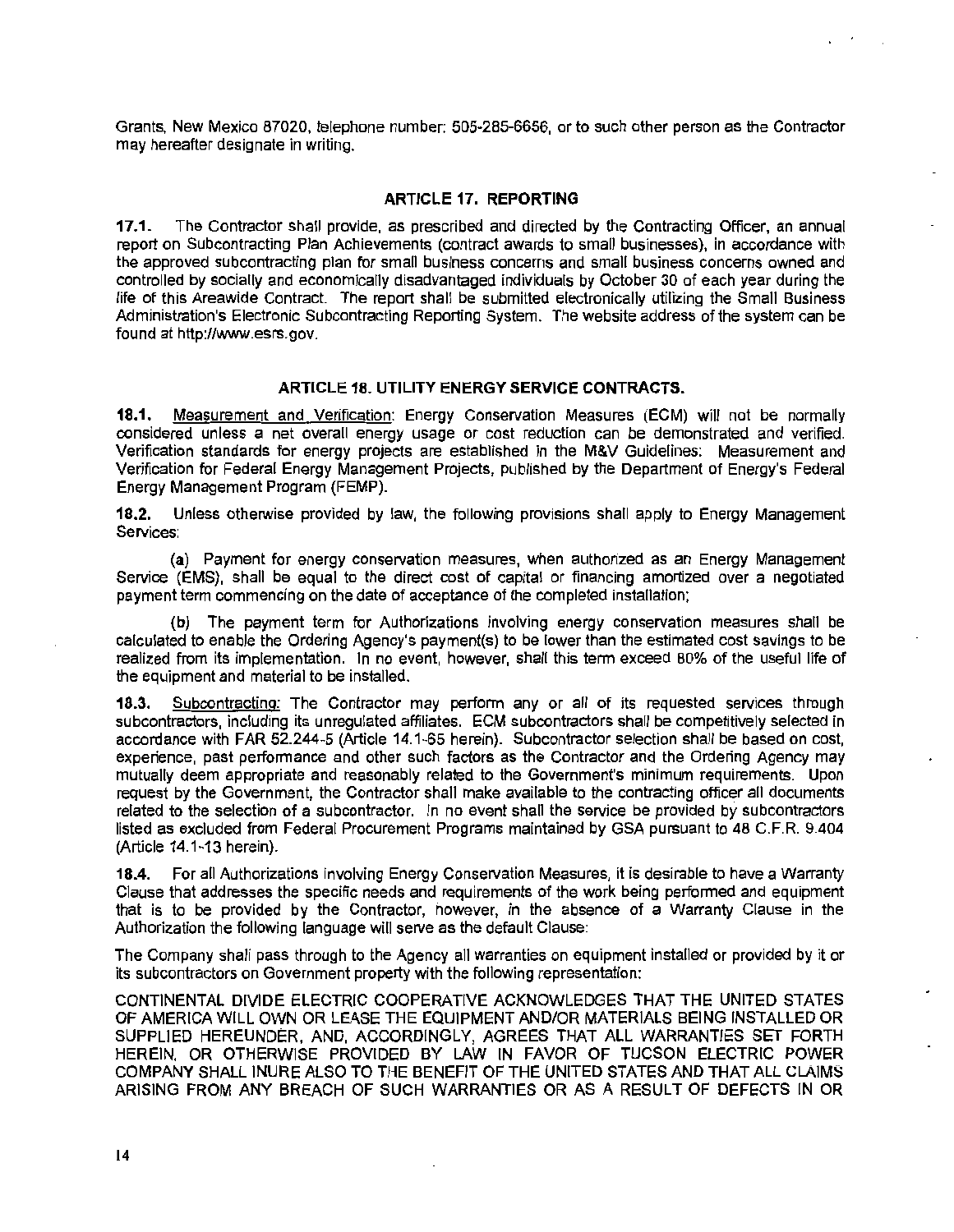REPAIRS TO SUCH EQUIPMENT OR SUPPLIES MAY BE ASSERTED AGAINST TUCSON ELECTRIC POWER COMPANY OR MANUFACTURER DIRECTLY BY THE UNITED STATES.

**18.5.** The Ordering Agency shall submit to GSA a copy of all preliminary energy audit results or energy conservation measure analysis for review and approval. Upon written approval of the aforementioned information, the Ordering Agency may negotiate Task Orders with the Contractor for the implementation of the energy conservation measures described in the preliminary documents. The Ordering Agency shall provide GSA with copies of fully executed Exhibit "B" Authorizations for Energy Management Service resulting from approved energy audits, including any applicable attachments, at the address provided in Article 16.1.

**18.6.** Contractor's Responsibilities under Contract for Energy Management Services provided under this Contract:

(a) The Contractor shall not provide Energy Management Services to Federal facilities under this Agreement unless the facility is a current customer of the Contractor or a prospective customer of the Contractor that is located within a geographic area that the Contractor is authorized to serve.

(b) The work that is to be performed under the Energy Management Service contract shall be limited to work resulting in a direct reduction in energy usage (see Article 1.1 $(i)$ ) and any modifications or repairs that are necessary as a direct result of the installation of the Energy Conservation Measure.

#### **ARTICLE 19. MISCELLANEOUS.**

**19.1.** Contract administration: The Ordering Agency shall assist in the day-to-day administration of the utility service being provided to it under an Authorization.

**19.2.** Anti-Deficiency: Unless otherwise authorized by Public Law or Federal Regulation, nothing contained herein shall be construed as binding the Government to expend, in any one fiscal year, any sum in excess of the appropriation made by Congress for that fiscal year in furtherance of the matter of the contract or to involve the Government in an obligation for the future expenditure of monies before an appropriation is made (Anti-Deficiency Act, 31 U.S.C. 1341(a)(1)(A).

19.3. Cobligation to Serve: Nothing contained in this Contract shall obligate the Contractor to take any action which it may consider to be detrimental to its obligations as a public utility.

**19.4.** Term of Authorizations: It is recognized that during the life of this Contract, situations and/or requirements may arise where it may be desirable that the term of service to an Ordering Agency's facility extend beyond the term of this Contract. In such event, the particular Authorization involved may specify a term extending beyond the term of this Contract, provided that it is within the contracting authority of the Ordering Agency and appropriate termination liability provisions have been negotiated between the Contractor and Ordering Agency to address unamortized balances for connection charges and/or financing charges associated with energy management service projects.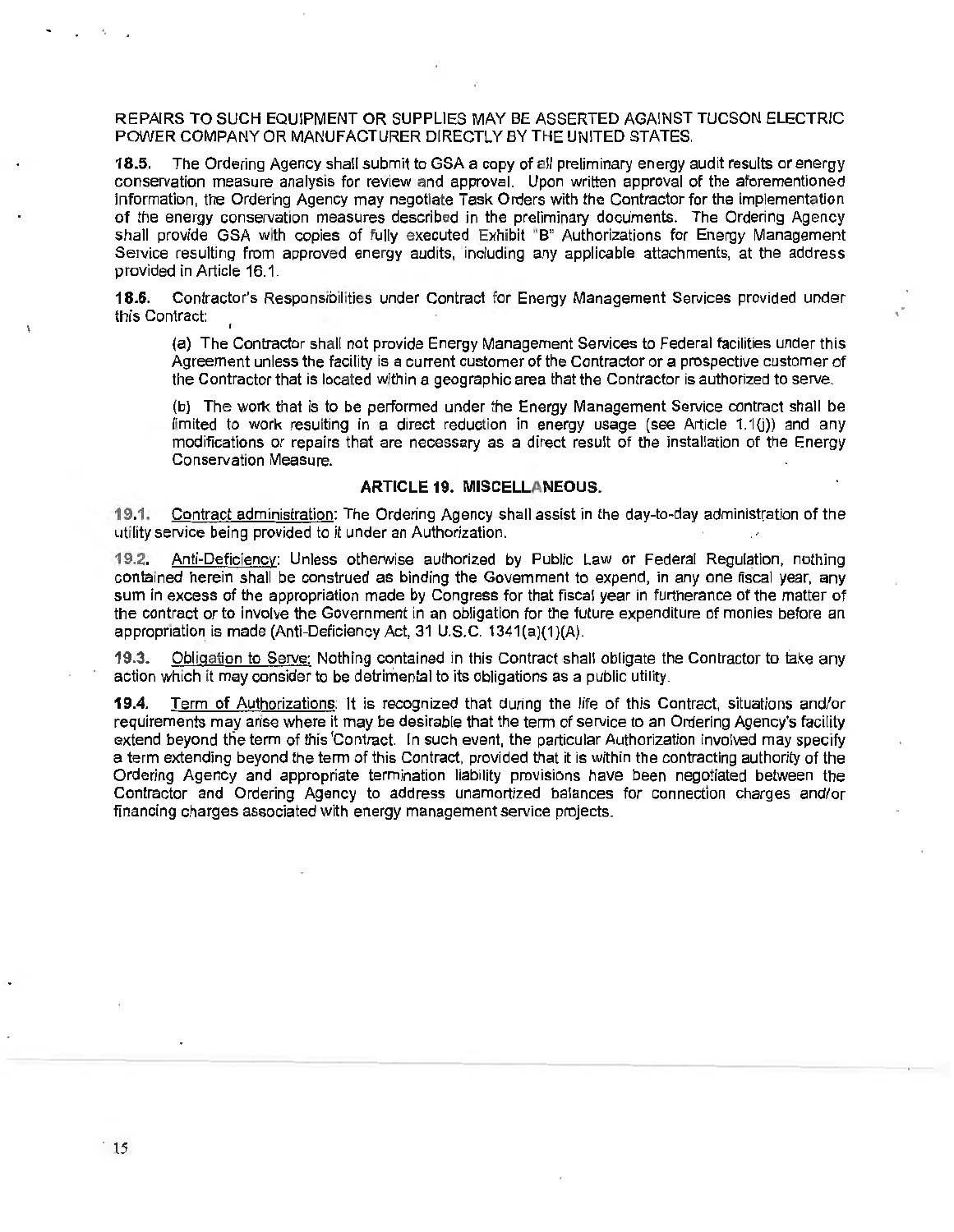¥,

 $\epsilon$ 

 $\bullet$ 

 $\mathcal{L}^{(1)}$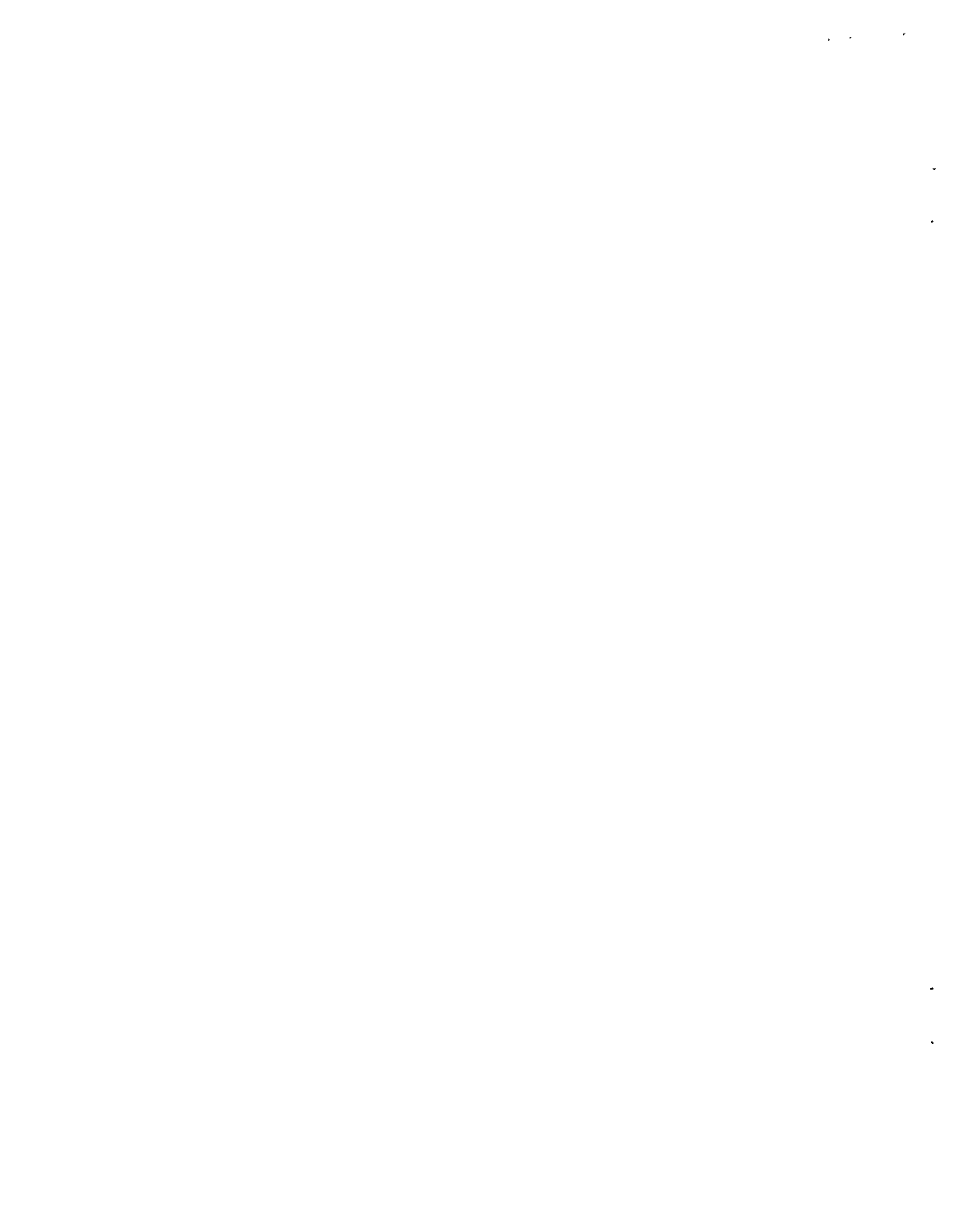IN WITNESS WHEREOF, the parties have executed this contract as of the day and the year first above written.

> **UNITED STATES OF AMERICA**  Acting through the Administrator of General Services

**Unda Collins, Contracting Officer** 

GSA, PBS, Energy Division

ATTEST:

.. ..

By: Franz N. Stuppard GSA, PBS, Energy Division

CONTINENTAL DIVIDE ELECTRIC COOPERATIVE, INC. Title : By: ATTEST: Title: General Manager

By:\_\_\_ \_\_\_\_\_\_

 $\Box$  .

Title:  $\frac{1}{2}$   $\frac{1}{2}$   $\frac{1}{2}$   $\frac{1}{2}$   $\frac{1}{2}$   $\frac{1}{2}$   $\frac{1}{2}$   $\frac{1}{2}$   $\frac{1}{2}$   $\frac{1}{2}$   $\frac{1}{2}$   $\frac{1}{2}$   $\frac{1}{2}$   $\frac{1}{2}$   $\frac{1}{2}$   $\frac{1}{2}$   $\frac{1}{2}$   $\frac{1}{2}$   $\frac{1}{2}$   $\frac{1}{2}$   $\frac{1}{2}$   $\frac{$ 

 $\ddot{\phantom{0}}$ 

16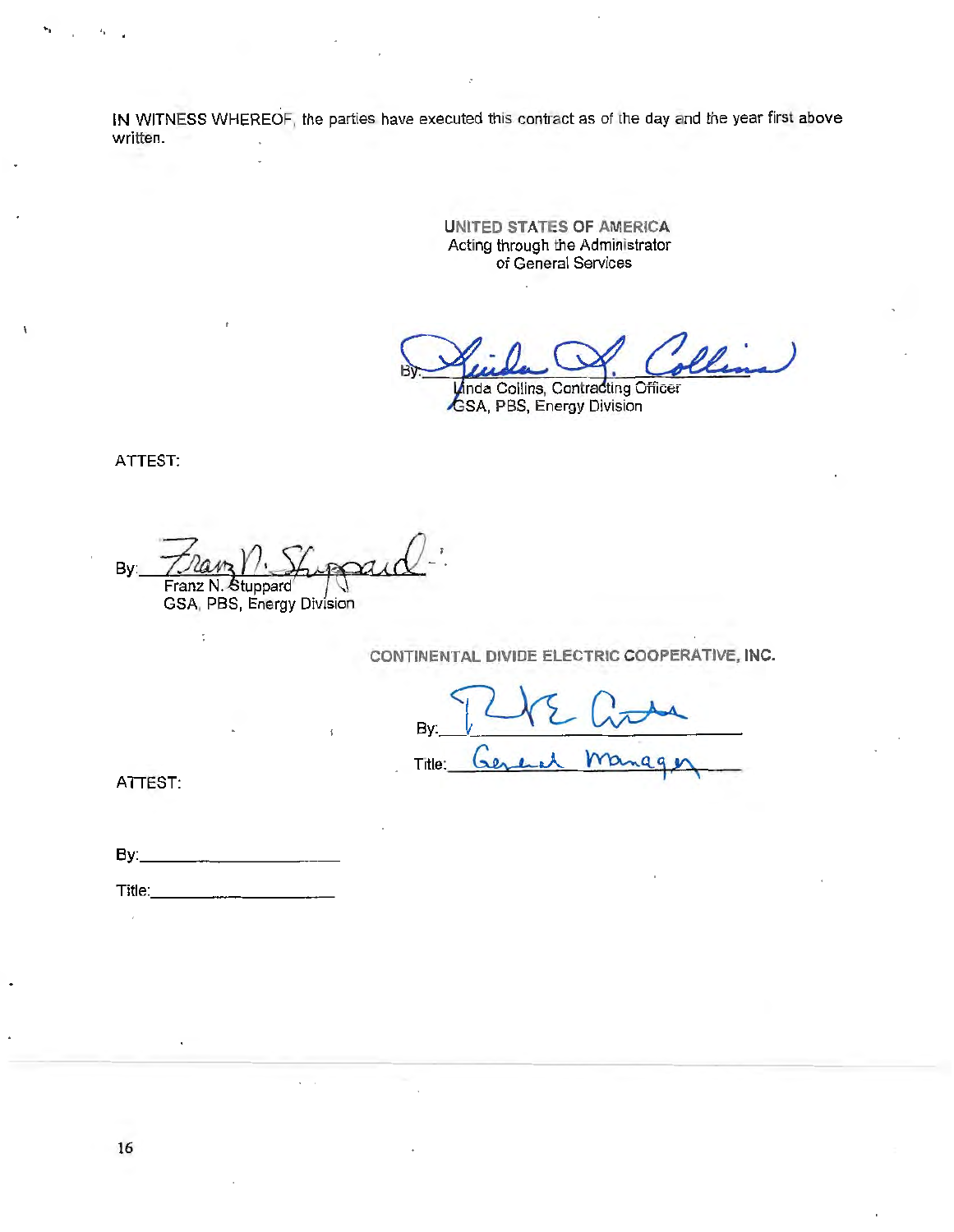$\label{eq:2.1} \frac{1}{\sqrt{2\pi}}\frac{1}{\sqrt{2\pi}}\frac{1}{\sqrt{2\pi}}\frac{1}{\sqrt{2\pi}}\frac{1}{\sqrt{2\pi}}\frac{1}{\sqrt{2\pi}}\frac{1}{\sqrt{2\pi}}\frac{1}{\sqrt{2\pi}}\frac{1}{\sqrt{2\pi}}\frac{1}{\sqrt{2\pi}}\frac{1}{\sqrt{2\pi}}\frac{1}{\sqrt{2\pi}}\frac{1}{\sqrt{2\pi}}\frac{1}{\sqrt{2\pi}}\frac{1}{\sqrt{2\pi}}\frac{1}{\sqrt{2\pi}}\frac{1}{\sqrt{2\pi}}\frac{1}{\sqrt$  $\label{eq:2.1} \begin{array}{ccccc} \mathcal{L}_{\mathcal{A}} & \mathcal{L}_{\mathcal{A}} & \mathcal{L}_{\mathcal{A}} & \mathcal{L}_{\mathcal{A}} & \mathcal{L}_{\mathcal{A}} \\ \mathcal{L}_{\mathcal{A}} & \mathcal{L}_{\mathcal{A}} & \mathcal{L}_{\mathcal{A}} & \mathcal{L}_{\mathcal{A}} & \mathcal{L}_{\mathcal{A}} \\ \mathcal{L}_{\mathcal{A}} & \mathcal{L}_{\mathcal{A}} & \mathcal{L}_{\mathcal{A}} & \mathcal{L}_{\mathcal{A}} & \mathcal{L}_{\mathcal{A}} \\ \mathcal{L}_{\math$ 

 $\sim 50$  . The mass  $\sim 10^{-10}$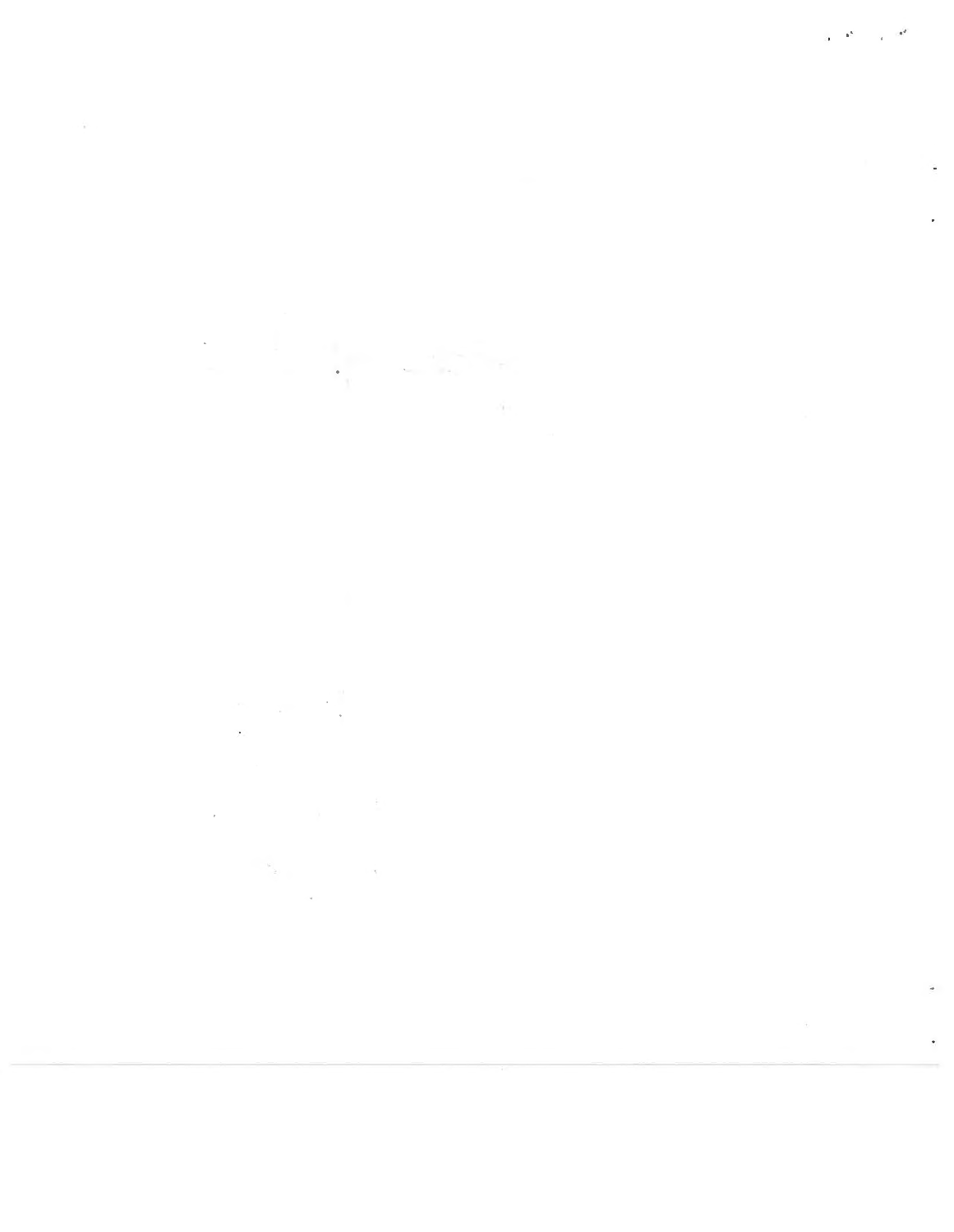### **CERTIFICATE**

I, Robert E. Castillo , certify that I am General Manager of CONTINENTAL DIVIDE ELECTRIC COOPERATIVE, named as COntractor in the negotiated Areawide Public utility Contract No. GS-OOP-13-BSD-0959; that Robert E. Castillo y who signed said contract on behalf of the Contractor, was then General Manager of said Corporation; and that said contract was duly signed for and on behalf of said Corporation and is within the scope of its corporate powers.

 $116$ 



 $\ddot{\cdot}$  "  $\ddot{\cdot}$  "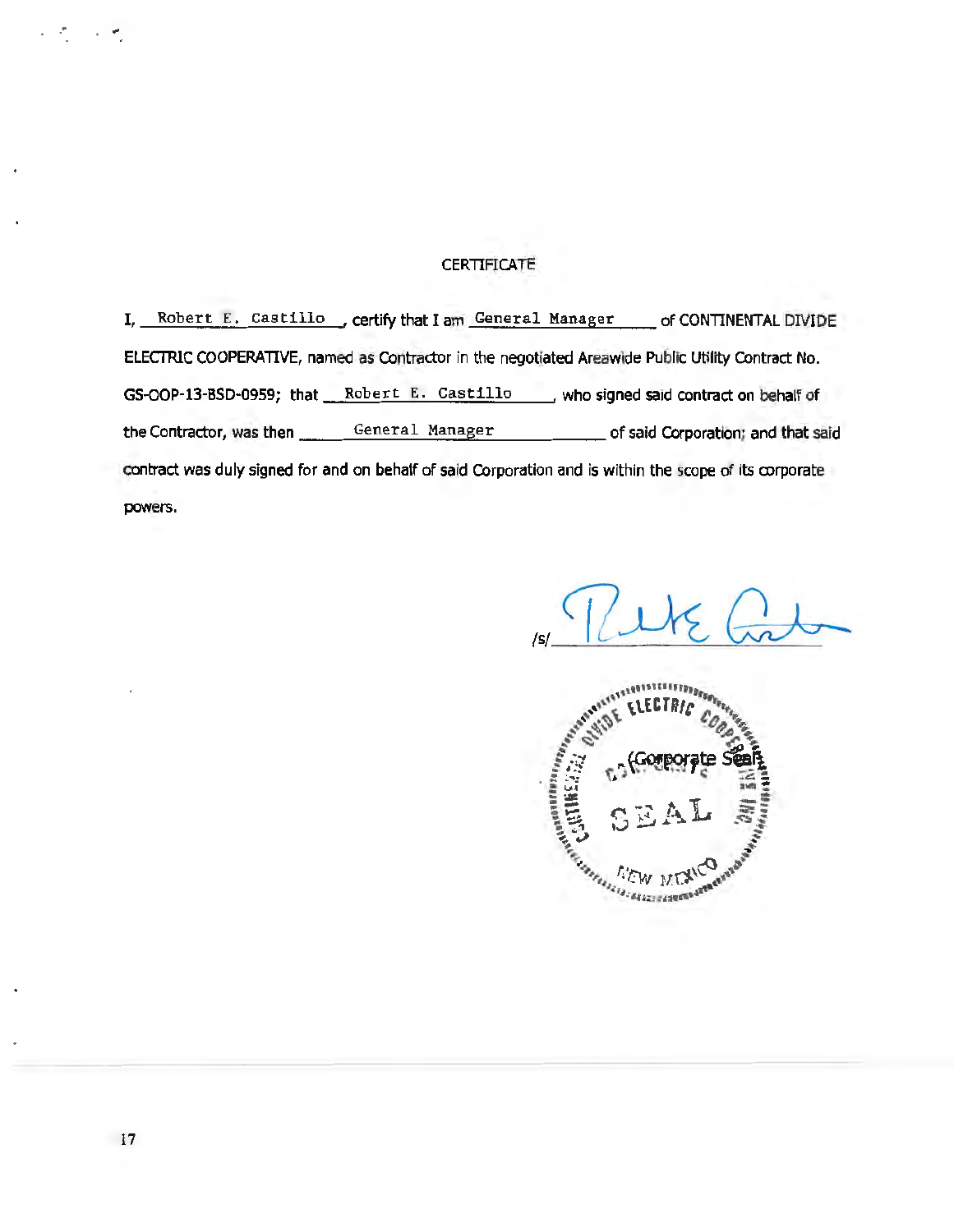$\mathbf{k}_\perp$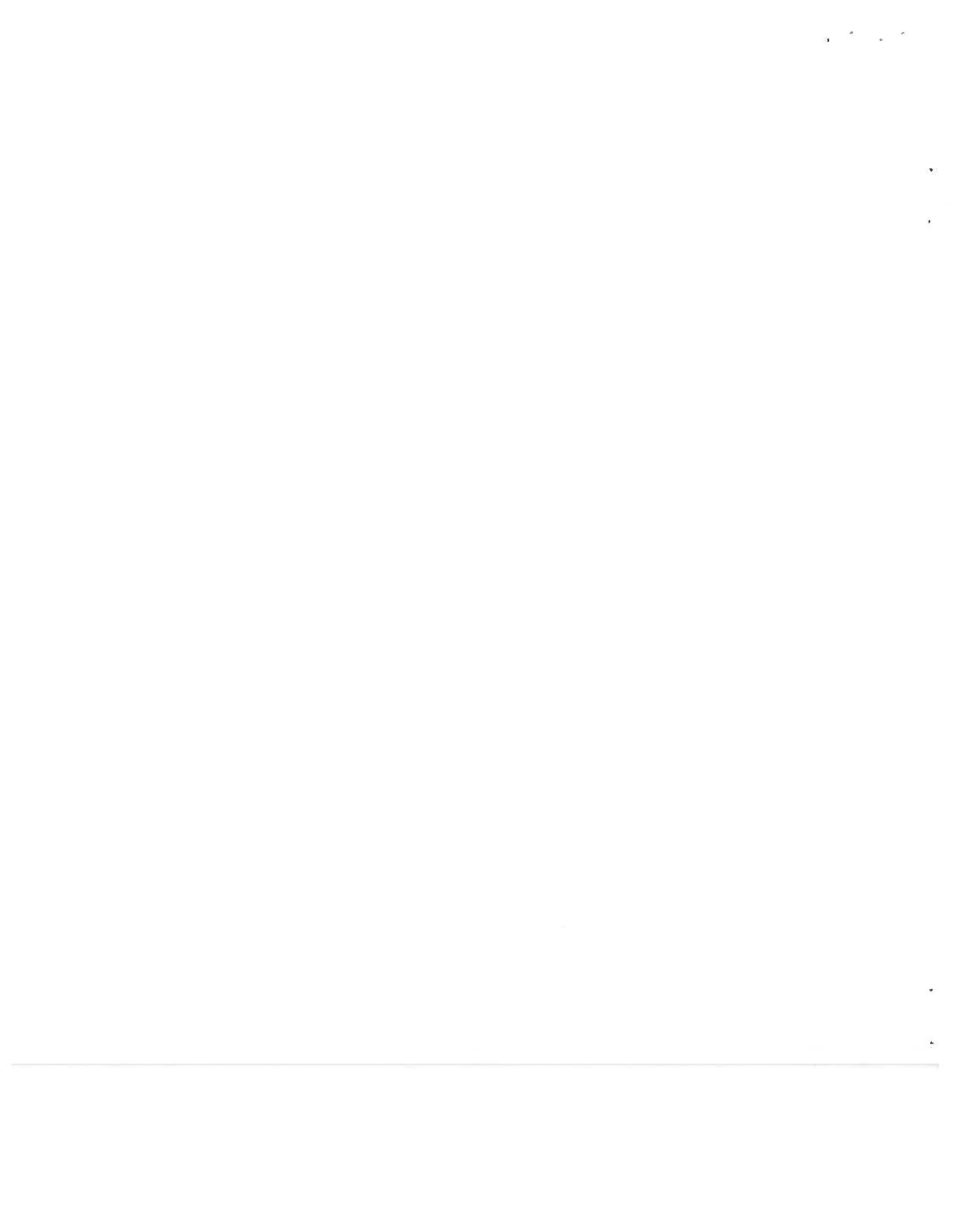## **EXHIBIT "A"**

J.

|                                                                                                                                                                                                                                                                                                                                                                                                                                                                                                    |                                                                                                                                                                | <u>LAIRDII</u>                                                                       |      |          |                                               |
|----------------------------------------------------------------------------------------------------------------------------------------------------------------------------------------------------------------------------------------------------------------------------------------------------------------------------------------------------------------------------------------------------------------------------------------------------------------------------------------------------|----------------------------------------------------------------------------------------------------------------------------------------------------------------|--------------------------------------------------------------------------------------|------|----------|-----------------------------------------------|
|                                                                                                                                                                                                                                                                                                                                                                                                                                                                                                    |                                                                                                                                                                |                                                                                      |      |          | Contractor's ID NO. (Optional)                |
|                                                                                                                                                                                                                                                                                                                                                                                                                                                                                                    |                                                                                                                                                                |                                                                                      |      |          | Ordering Agency's ID (Optional)               |
|                                                                                                                                                                                                                                                                                                                                                                                                                                                                                                    | CONTINENTAL DIVIDE ELECTRIC COOPERATIVE, INC.<br>AUTHORIZATION FOR ELECTRIC SERVICE, CHANGE IN ELECTRIC SERVICE, OR<br>DISCONNECTION OF ELECTRIC SERVICE UNDER | CONTRACT NO. GS-OOP-13-BSD-0959                                                      |      |          |                                               |
| Ordering Agency: 2008. 2008. 2009. 2009. 2009. 2009. 2010. 2010. 2010. 2010. 2010. 2010. 2010. 2010. 2010. 201<br>Address:<br>Pursuant to Contract No. GS-OOP-13-BSD-0959 between the Contractor and the United States Government and subject to all the provisions thereof, service<br>to the United States Government under such contract shall be rendered or modified as hereinafter stated. Contract Articles 2 and 4 shall be followed for the initiation of<br>service under this contract. |                                                                                                                                                                |                                                                                      |      |          |                                               |
| PREMISES TO BE SERVED:<br>SERVICE ADDRESS: New York Service ADDRESS:                                                                                                                                                                                                                                                                                                                                                                                                                               |                                                                                                                                                                |                                                                                      |      |          |                                               |
| NATURE OF SERVICE: $\Box$ Connect, $\Box$ Change, $\Box$ Disconnect, $\Box$ Continue Service, $\Box$ DSM Work,                                                                                                                                                                                                                                                                                                                                                                                     | $\Box$ Line Extension, Alteration, Relocation, or Reinforcement, $\Box$ Special Facilities                                                                     |                                                                                      |      |          |                                               |
| OTHER TERMS AND CONDITIONS:                                                                                                                                                                                                                                                                                                                                                                                                                                                                        |                                                                                                                                                                |                                                                                      |      |          |                                               |
| POINT OF DELIVERY:                                                                                                                                                                                                                                                                                                                                                                                                                                                                                 |                                                                                                                                                                | Attach any other relevant terms and conditions under which service will be provided. |      |          |                                               |
| TERM OF SERVICE: From through through                                                                                                                                                                                                                                                                                                                                                                                                                                                              |                                                                                                                                                                |                                                                                      |      |          |                                               |
| SERVICE HEREUNDER SHALL BE UNDER RATE SCHEDULE NO. _____________________________<br>amended or modified by the regulatory body having jurisdiction. (see article 5 of this contract.)                                                                                                                                                                                                                                                                                                              |                                                                                                                                                                |                                                                                      |      |          | Hereafter                                     |
| ESTIMATED ANNUAL ENERGY USAGE: KWH, ESTIMATED DEMAND: KW                                                                                                                                                                                                                                                                                                                                                                                                                                           |                                                                                                                                                                |                                                                                      |      |          |                                               |
| ESTIMATED ANNUAL SERVICE COST: \$<br>ESTIMATED ANNUAL SERVICE COST: \$<br>ESTIMATED CONNECTION/SPECIAL FACILITIES CHARGE: \$                                                                                                                                                                                                                                                                                                                                                                       |                                                                                                                                                                |                                                                                      |      |          |                                               |
| FOR CONNECTION/SPECIAL FACILITIES CHARGE:                                                                                                                                                                                                                                                                                                                                                                                                                                                          |                                                                                                                                                                |                                                                                      |      |          |                                               |
| BILLS WILL BE RENDERED TO THE ORDERING AGENCY FOR PAYMENT AT THE FOLLOWING ADDRESS:                                                                                                                                                                                                                                                                                                                                                                                                                |                                                                                                                                                                |                                                                                      |      |          | copies.                                       |
| The foregoing shall be effective upon the return of the fully executed original Authorization by the Contractor to the ordering Agency.                                                                                                                                                                                                                                                                                                                                                            |                                                                                                                                                                |                                                                                      |      |          |                                               |
| <b>ACCEPTED:</b>                                                                                                                                                                                                                                                                                                                                                                                                                                                                                   |                                                                                                                                                                |                                                                                      |      |          | CONTINENTAL DIVIDE ELECTRIC COOPERATIVE, INC. |
| (Ordering Agency)                                                                                                                                                                                                                                                                                                                                                                                                                                                                                  |                                                                                                                                                                |                                                                                      |      |          |                                               |
| By:<br>Authorized Signature                                                                                                                                                                                                                                                                                                                                                                                                                                                                        |                                                                                                                                                                |                                                                                      |      |          | By: Authorized Signature                      |
|                                                                                                                                                                                                                                                                                                                                                                                                                                                                                                    |                                                                                                                                                                |                                                                                      |      |          |                                               |
| Title:<br>Date:                                                                                                                                                                                                                                                                                                                                                                                                                                                                                    |                                                                                                                                                                |                                                                                      |      |          | Date: $\frac{1}{2}$                           |
| *<br>Include a reference to the applicable rate schedule, and attach a copy of such schedule.                                                                                                                                                                                                                                                                                                                                                                                                      |                                                                                                                                                                |                                                                                      |      |          |                                               |
| If necessary, attach and make part hereof supplemental agreements or sheets that cover required connection or extension charges and special facilities or service<br>٠<br>arrangements.<br>(Sce                                                                                                                                                                                                                                                                                                    | 5<br>Article                                                                                                                                                   | οf                                                                                   | Uhis | Contract | for<br>instructions.                          |

NOTE: A fully executed copy of this Authorization shall be transmitted by the ordering Agency to the Energy Division (PMAA}, Public Buildings Service, General Services Administration, Washington, DC 20405.

 $\bar{1}$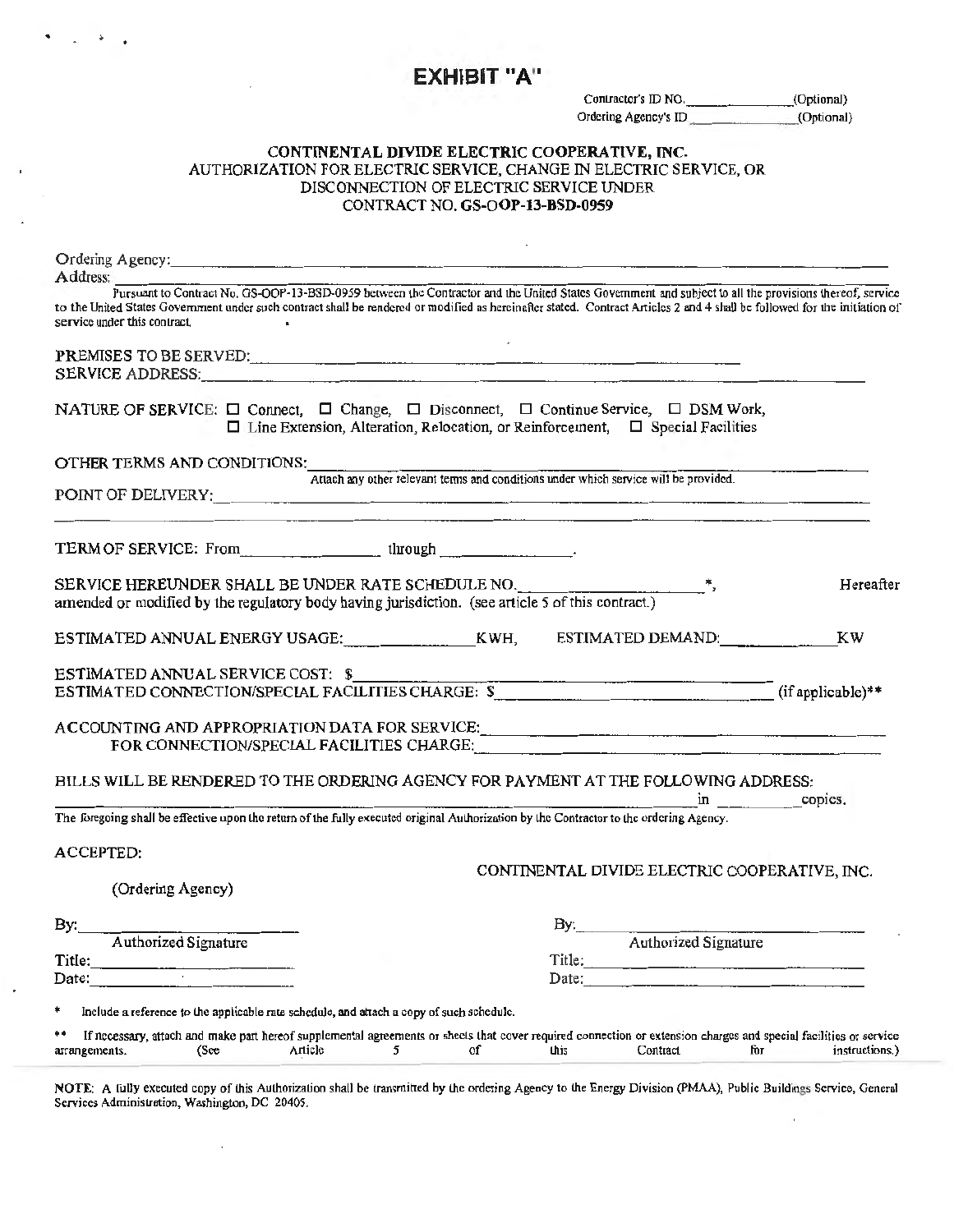$\sim$   $\epsilon$  $\sim$  4 ÷.  $\epsilon$  $\mathbf{r}^{(i)}$ ¥,  $\bar{\mathbf{r}}$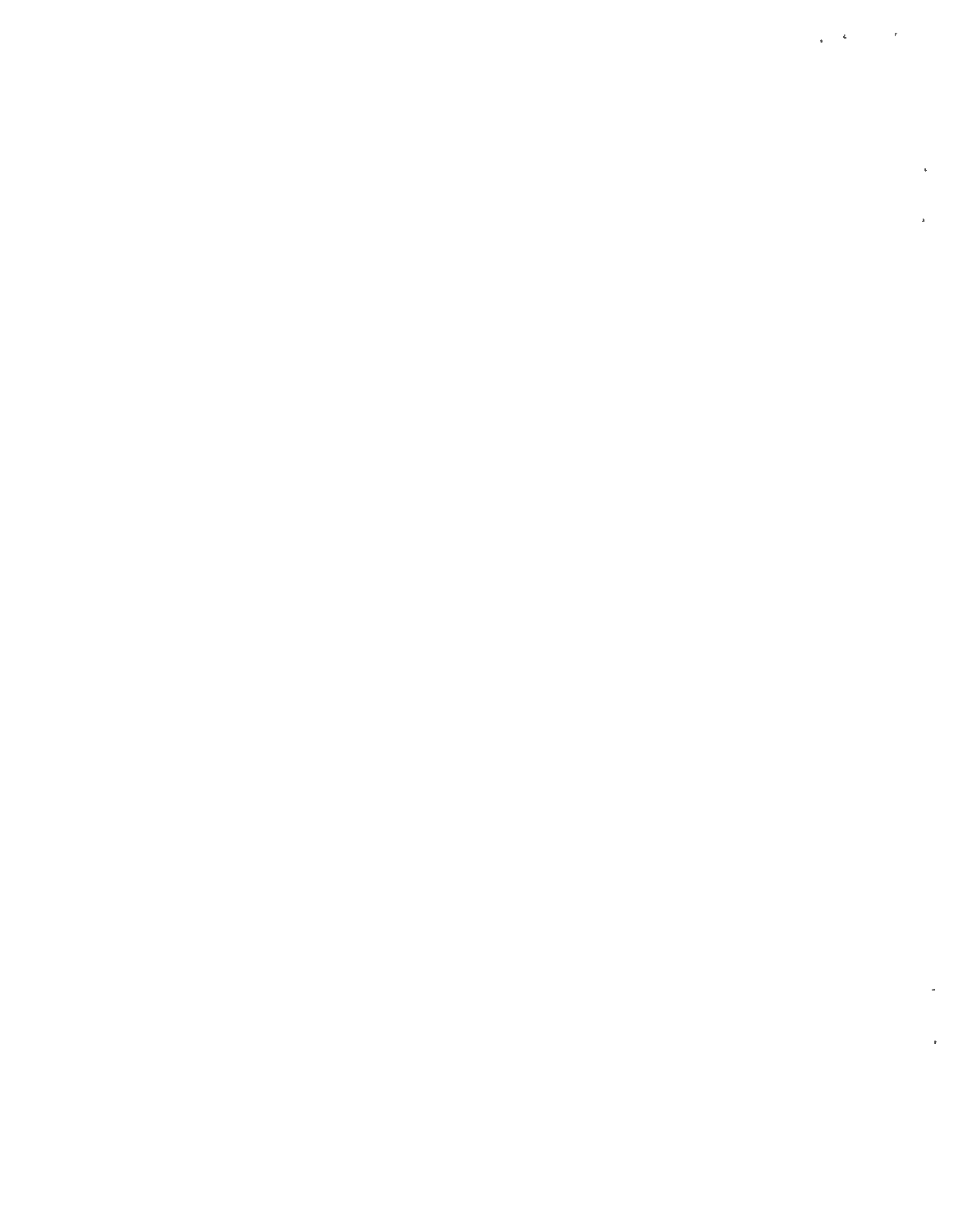### EXHIBIT"D"

Contractor's ID NO. \_\_\_\_\_\_\_\_\_\_\_\_\_\_\_\_\_\_\_\_\_(Optional)<br>Ordering Agency's ID (Optional) Ordering Agency's ID

#### CONTINENTAL DIVIDE ELECTRIC COOPERATIVE, INC.,

Authorization for the provision of services provided under (insert appropriate Regulatory Authority) AREAWIDE CONTRACT NO. GS-OOP-13-BSD-0959

\_\_\_\_\_\_\_\_\_\_\_\_\_\_\_\_\_\_\_\_\_\_\_\_\_\_\_\_\_\_\_\_\_\_\_\_\_\_\_ \_ Ordering Agency:\_ \_ \_\_\_\_ \_\_\_\_\_ \_\_\_\_\_\_\_\_\_\_ \_\_\_\_\_ \_\_\_\_\_

Address: Pursuant to Areawide Contract No. GS-OOP-13-BS0-0959 between the Contractor and the United States Government and subject to all the provisions thereof, service to the United States Government under such contract shall be rendered or modified as hereinafter stated. Contract Articles 2 and 4 shall be followed by the Ordering<br>Agency in initiating service under this contract as described below. Agency in initiating service under this contract as described below. PREMISES TO BE SERVED:\_\_\_\_\_\_\_\_\_\_\_\_\_\_\_\_\_\_\_\_ \_\_\_\_\_ SERVICE ADDRESS:.\_\_\_\_\_\_\_\_\_\_ \_\_\_\_ \_\_\_\_\_ \_\_\_\_\_\_\_\_

NATURE OF SERVICE: **EXAMPLE A SERVICE:** [add description of the spedfic service requested by the Ordering Agency. For example, interconnection of the Ordering Agency's renewable energy project.]

OTHER TERMS AND CONDITIONS:

Attached as Exhibit D.l are AEP's standard terms and conditions for the specific electric service identified above, which may include modifications that

have been made by AEP for the Ordering Agency with the approval of the (insert appropriate Regulatory Authority)-:---.-------------------

TERM OF SERVICE: From the service of the service of the service of the service of the service of the service of the service of the service of the service of the service of the service of the service of the service of the s

BILLS WILL BE RENDERED TO THE ORDERING AGENCY FOR PAYMENT AT THE FOLLOWING ADDRESS:<br>BILLS WILL BE RENDERED TO THE ORDERING AGENCY FOR PAYMENT AT THE FOLLOWING ADDRESS:<br>The foregoing shall be effective upon the return of th

The foregoing shall be effective upon the return of the fully executed original Authorization by the Contractor to the ordering Agency.

ACCEPTED: Continental Divide Electric Cooperative, Inc. (Contractor)

(Ordering Agency) By:\_\_\_\_\_\_\_\_\_\_ \_ By:\_\_\_\_ \_\_\_\_\_\_\_\_

Authorized Signature **Authorized Signature** Authorized Signature

| Title: |  |   |
|--------|--|---|
|        |  | _ |

Telephone no. **The state of the state of the state of the state of the state of the state of the state of the state of the state of the state of the state of the state of the state of the state of the state of the state of** 

| _      | __     |  |
|--------|--------|--|
| Title: | Title: |  |

| Date: |  | Date:<br><b>The Company of Company</b> | $-$ |
|-------|--|----------------------------------------|-----|

NOTE: A fully executed copy of this Authorization shall be transmitted by the Ordering Agency to the Energy Division (PMAA), General Services Administration, Washington, DC 20405.